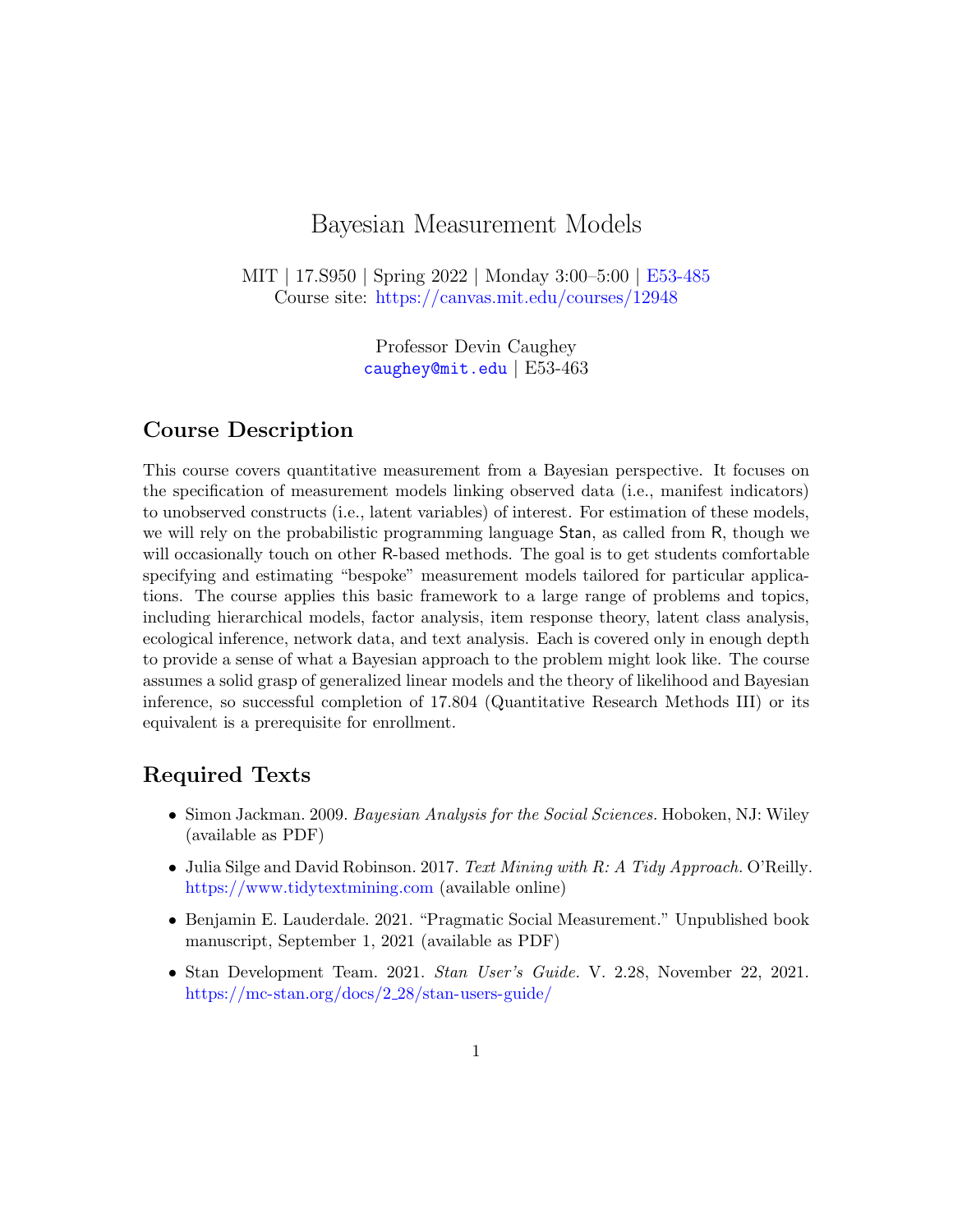# Suggested Texts

- Anders Skrondal and Sophia Rabe-Hesketh. 2004. Generalized Latent Variable Modeling: Multilevel, Longitudinal, and Structural Equation Models. Boca Raton, FL: CRC Press
- Andrew Gelman et al. 2014. Bayesian Data Analysis. 3rd ed. Boca Raton, FL: CRC Press
- David J. Hand. 2016. Measurement: A Very Short Introduction. Oxford University Press

## Assignments

Grades in this class will be based on three components:

- Article presentation and general class participation (10%): In addition to participating productively in class discussions throughout the term, each student is expected to give one presentation summarizing an applied paper and relating it to the topics of that session.
- Homework exercises (45%): Students are expected to complete 9 weekly homework exercises, each worth 5% of their course grade. The primary focus of these assignments will be using R and Stan to implement measurement models and then interpreting and assessing the results.
- Research paper (45%): The capstone assignment of this course is a research project that employs methods covered in the class. Co-authoring is permitted but not required. The project involves several components due at the following times:
	- Session 5: Submit project idea(s), having identified potential data sources and perhaps performed some exploratory analysis (5% of course grade).
	- Session 8: With any coauthors, submit brief description of proposed project, including a descriptive analysis of the dataset (summary statistics, plots, etc.) and an explanation of the concepts you propose to measure and the methods you anticipate using to do so (5% of course grade).
	- Session 11, 12, or 13: Give a short conference-style presentation of your project to the class (10% of course grade).
	- One week after Session 13: Submit final paper, revised to incorporate feedback from presentations (25% of course grade).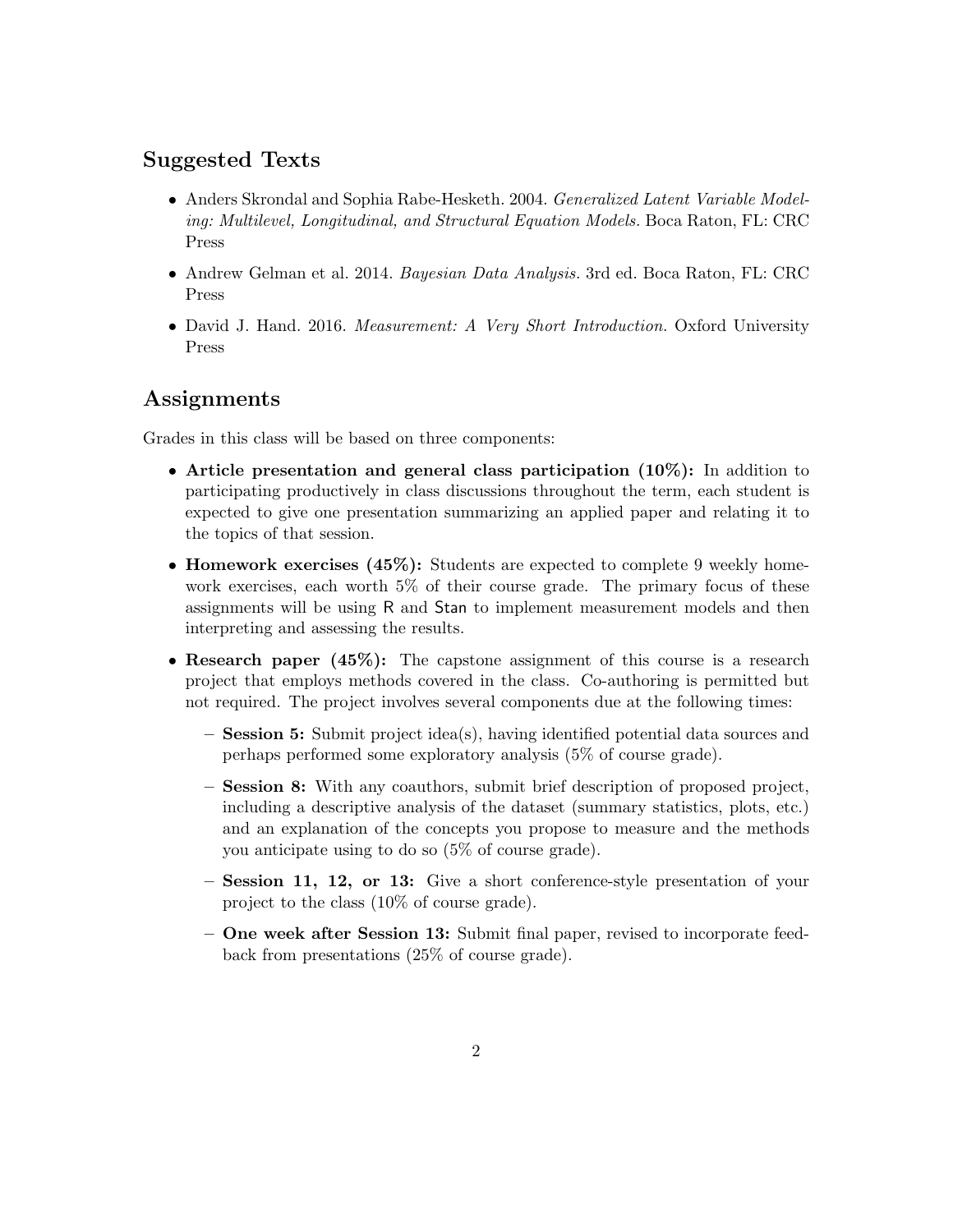# Semester Overview

| 1                                 | January 31: Introduction                                                              |
|-----------------------------------|---------------------------------------------------------------------------------------|
| $\bf{2}$                          | February 7: Hierarchical Models                                                       |
| 3                                 | February 14: Latent Variables and Response Processes                                  |
| 4                                 | February 22: Scale Measurement with Metrical Data                                     |
| 5                                 | February 28: Scale Measurement with Ordinal Data<br>$\rightarrow Due: Problem set #3$ |
| 6                                 | March 7: Dimension Selection and Joint Scaling                                        |
| 7                                 | March 14: Hierarchical & Dynamic Measurement Models                                   |
| March 21: NO CLASS (Spring Break) |                                                                                       |
| 8                                 | March 28: Class Measurement and Mixture Models                                        |
| 9                                 | April 4: Ecological Inference                                                         |
|                                   | 10 April 11: Network Analysis                                                         |
| April 18: NO CLASS (Patriots Day) |                                                                                       |
|                                   | 11 April 25: Analysis of Mismeasured Data<br>$\rightarrow Due: Problem set #8$        |
|                                   | 12 May 2: Supervised Text Analysis                                                    |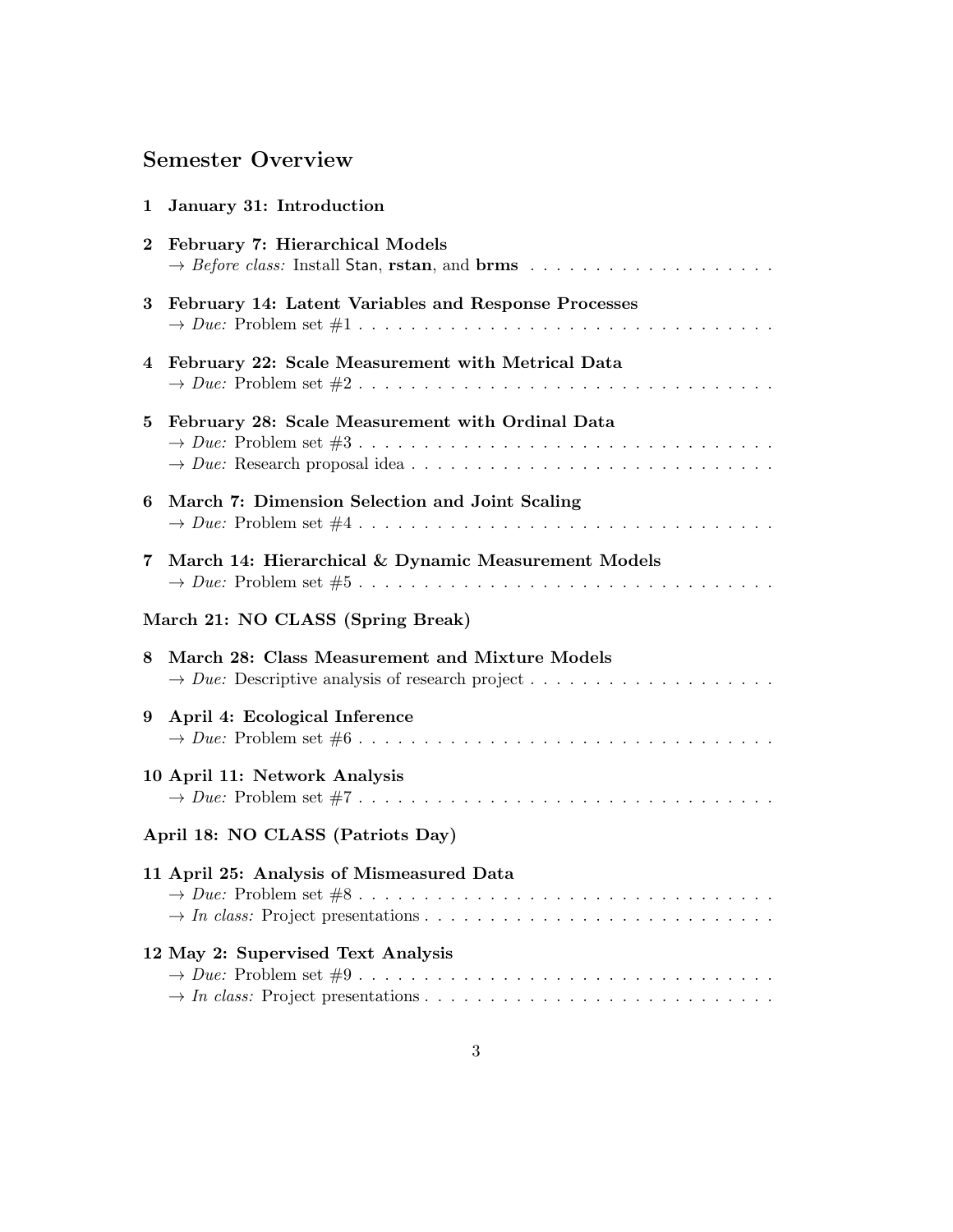| 13 May 9: Unsupervised Text Analysis |
|--------------------------------------|
|                                      |
|                                      |
| May 16: NO CLASS                     |
|                                      |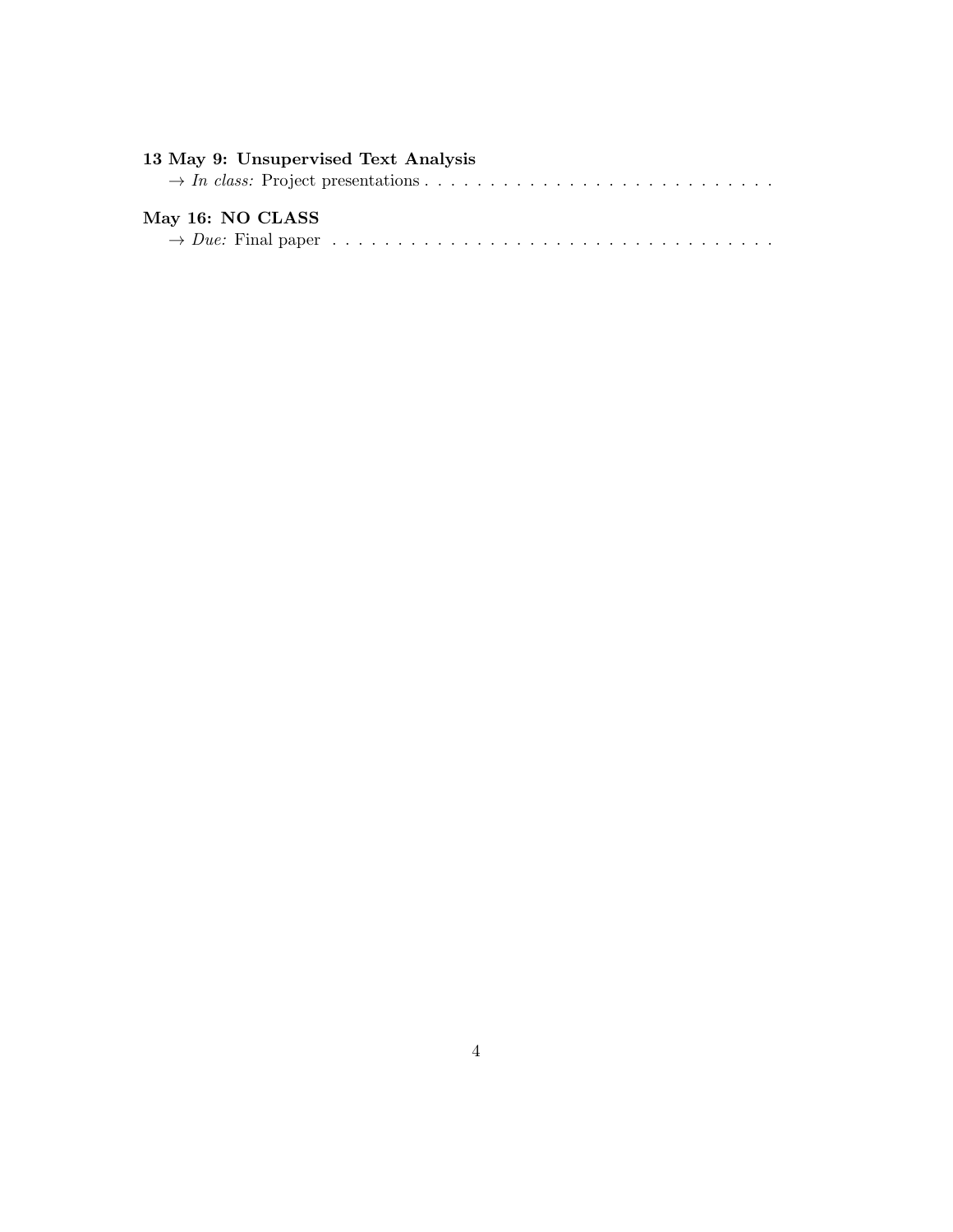# Course Schedule

# <span id="page-4-0"></span>1 January 31: Introduction

### Topics

- representational vs. pragmatic measurement
- latent and manifest variables
- validity and reliability
- consequences of mismeasurement
- measurement from a Bayesian perspective
- Stan

### Required Readings

Theory

- PDF Lauderdale, *Pragmatic Social Measurement*, 13–102 (chap. 1–6)
- PDF Abigail Z. Jacobs and Hanna Wallach. 2021. "Measurement and Fairness." In Proceedings of the 2021 ACM Conference on Fairness, Accountability, and Transparency (FAccT '21), 375–385, Virtual Event, Canada, March 3–10, 2021. New York: ACM. <https://doi.org/10.1145/3442188.3445901>

### Implementation

• WEB <https://github.com/stan-dev/rstan/wiki/RStan-Getting-Started>

### Application

• PDF Stephen Ansolabehere, Jonathan Rodden, and James M. Snyder Jr. 2008. "The Strength of Issues: Using Multiple Measures to Gauge Preference Stability, Ideological Constraint, and Issue Voting." American Political Science Review 102 (2): 215–232

### Suggested Readings

• Robert Adcock and David Collier. 2001. "Measurement Validity: A Shared Standard for Qualitative and Quantitative Research." American Political Science Review 95 (3): 529–546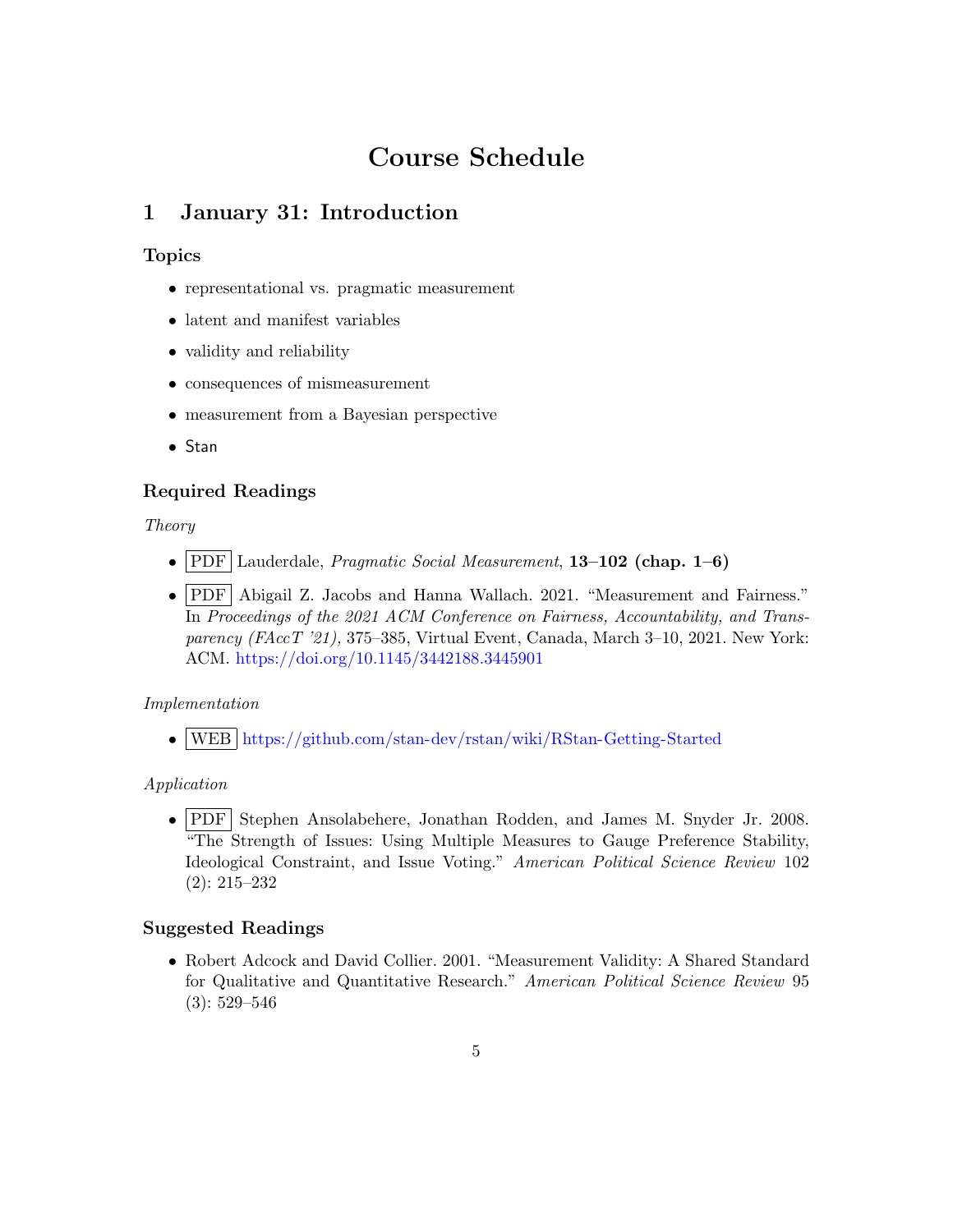- Anders Skrondal and Sophia Rabe-Hesketh. 2007. "Latent Variable Modelling: A Survey." Scandinavian Journal of Statistics 34 (4): 712–745
- Simon Jackman. 2008. "Measurement." Chap. 6 in The Oxford Handbook of Political Methodology, edited by Janet M. Box-Steffensmeier, Henry E. Brady, and David Collier, 119–152. Oxford University Press
- Jackman, Bayesian Analysis for the Social Sciences, chap. 1–2
- David J. Hand. 2016. Measurement: A Very Short Introduction. Oxford University Press
- <span id="page-5-0"></span>• Gelman et al., *Bayesian Data Analysis*,  $1\n-100$  (chap.  $1\n-4$ )

# 2 February 7: Hierarchical Models

#### Assignment Due

 $\rightarrow$  *Before class:* Install Stan, rstan, and brms

#### Topics

- <span id="page-5-1"></span>• Regression as measurement method
- Bias-variance trade-off
- Pooling/shrinkage
- Random effects as latent variables
- Design-based vs. model-based population inference
- Multilevel modeling and poststratification
- Posterior predictive sampling

#### Required Readings

#### Theory

- PDF Lauderdale, *Pragmatic Social Measurement*, chap. 8
- PDF Jackman, Bayesian Analysis for the Social Sciences, 301–378 (chap. 7: "Hierarchical Statistical Models")
	- Focus on theory, not software implementation.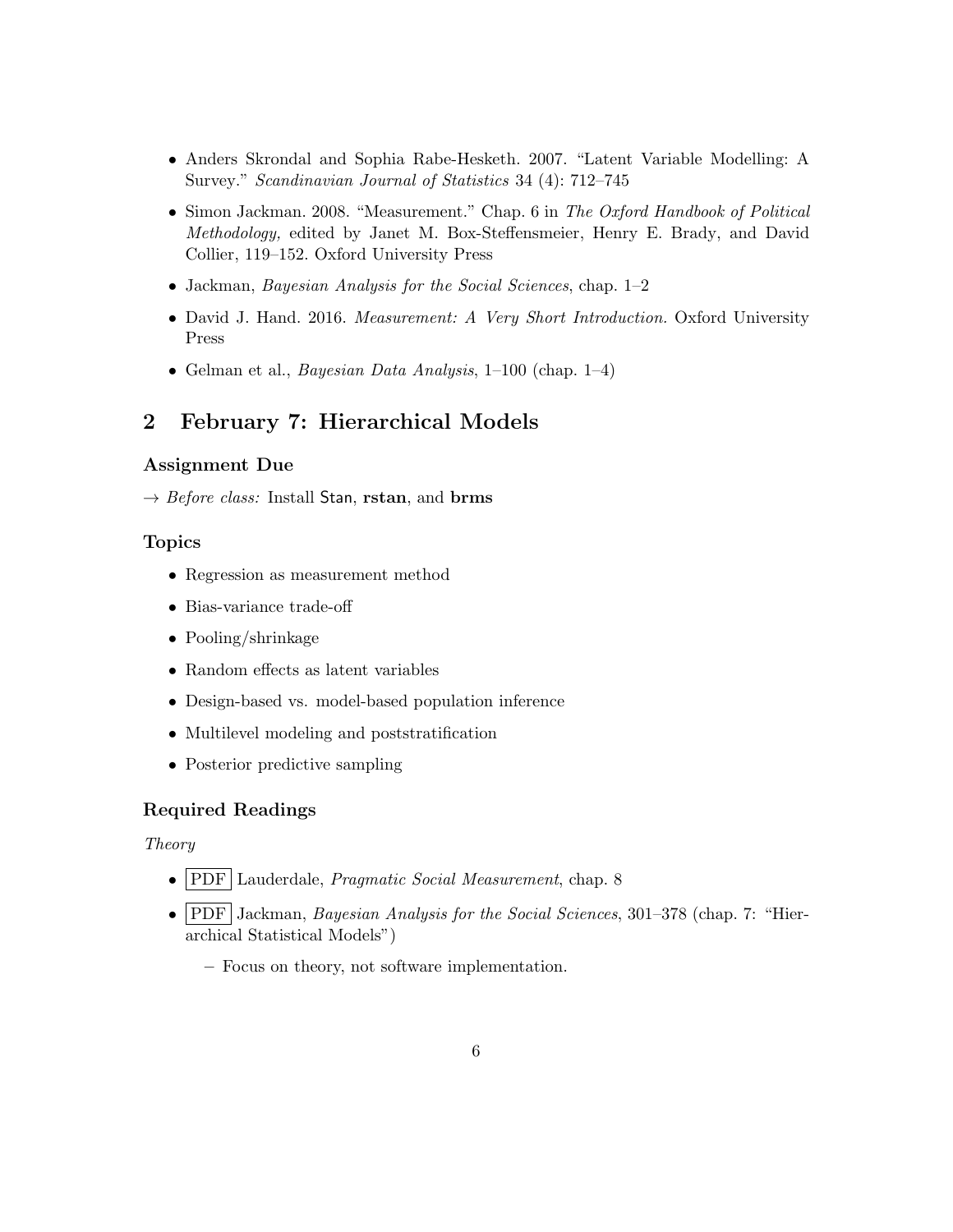#### Implementation

- WEB Michael Betancourt. 2020. "An Introduction to Stan," March. [https://betan](https://betanalpha.github.io/assets/case_studies/stan_intro) [alpha.github.io/assets/case](https://betanalpha.github.io/assets/case_studies/stan_intro) studies/stan intro
- WEB *Stan User's Guide*, sec. [26 \("Posterior Predictive Sampling"\)](https://mc-stan.org/docs/2_28/stan-users-guide/posterior-prediction.html) and [30 \("Post](https://mc-stan.org/docs/2_28/stan-users-guide/poststratification.html)[stratification"\)](https://mc-stan.org/docs/2_28/stan-users-guide/poststratification.html)

#### Application

• PDF Andrew Gelman. 2014. "How Bayesian Analysis Cracked the Red-State, Blue-State Problem." Statistical Science 29 (1): 26–35

- Bob Carpenter et al. 2017. "Stan: A Probabilistic Programming Language." Journal of Statistical Software 76 (1): 1–32. <https://doi.org/10.18637/jss.v076.i01>
- Paul-Christian Bürkner. 2017. "brms: An R Package for Bayesian Multilevel Models Using Stan." Journal of Statistical Software 80 (1): 26–35. [https://doi.org/10.18637/](https://doi.org/10.18637/jss.v080.i01) [jss.v080.i01](https://doi.org/10.18637/jss.v080.i01)
- Michael Betancourt. 2018. "A Conceptual Introduction to Hamiltonian Monte Carlo."  $arXiv \text{ } e\text{-}prints \text{ (July 16, 2018): } 1-60. \text{ } arXiv: 1701.02434 \text{ [stat.ME]}$  $arXiv \text{ } e\text{-}prints \text{ (July 16, 2018): } 1-60. \text{ } arXiv: 1701.02434 \text{ [stat.ME]}$  $arXiv \text{ } e\text{-}prints \text{ (July 16, 2018): } 1-60. \text{ } arXiv: 1701.02434 \text{ [stat.ME]}$
- <https://planscore.campaignlegal.org/models/data/2021D/>
- Andrew Gelman and Gary King. 1994. "A Unified Method of Evaluating Electoral Systems and Redistricting Plans." American Journal of Political Science 38 (2): 514– 555
- Jeffrey R. Lax and Justin H. Phillips. 2009. "How Should We Estimate Public Opinion in the States?" American Journal of Political Science 53 (1): 107–121
- Yair Ghitza and Andrew Gelman. 2013. "Deep Interactions with MRP: Election Turnout and Voting Patterns Among Small Electoral Subgroups." American Journal of Political Science 57 (3): 762–776
- Daniel Stegmueller. 2013. "How Many Countries for Multilevel Modeling? A Comparison of Frequentist and Bayesian Approaches." American Journal of Political Science 57 (3): 748–761
- Gelman et al., *Bayesian Data Analysis*, chap. 5 and 15
- Devin Caughey et al. 2020. Target Estimation and Adjustment Weighting for Survey Nonresponse and Sampling Bias. Elements in Quantitative and Computational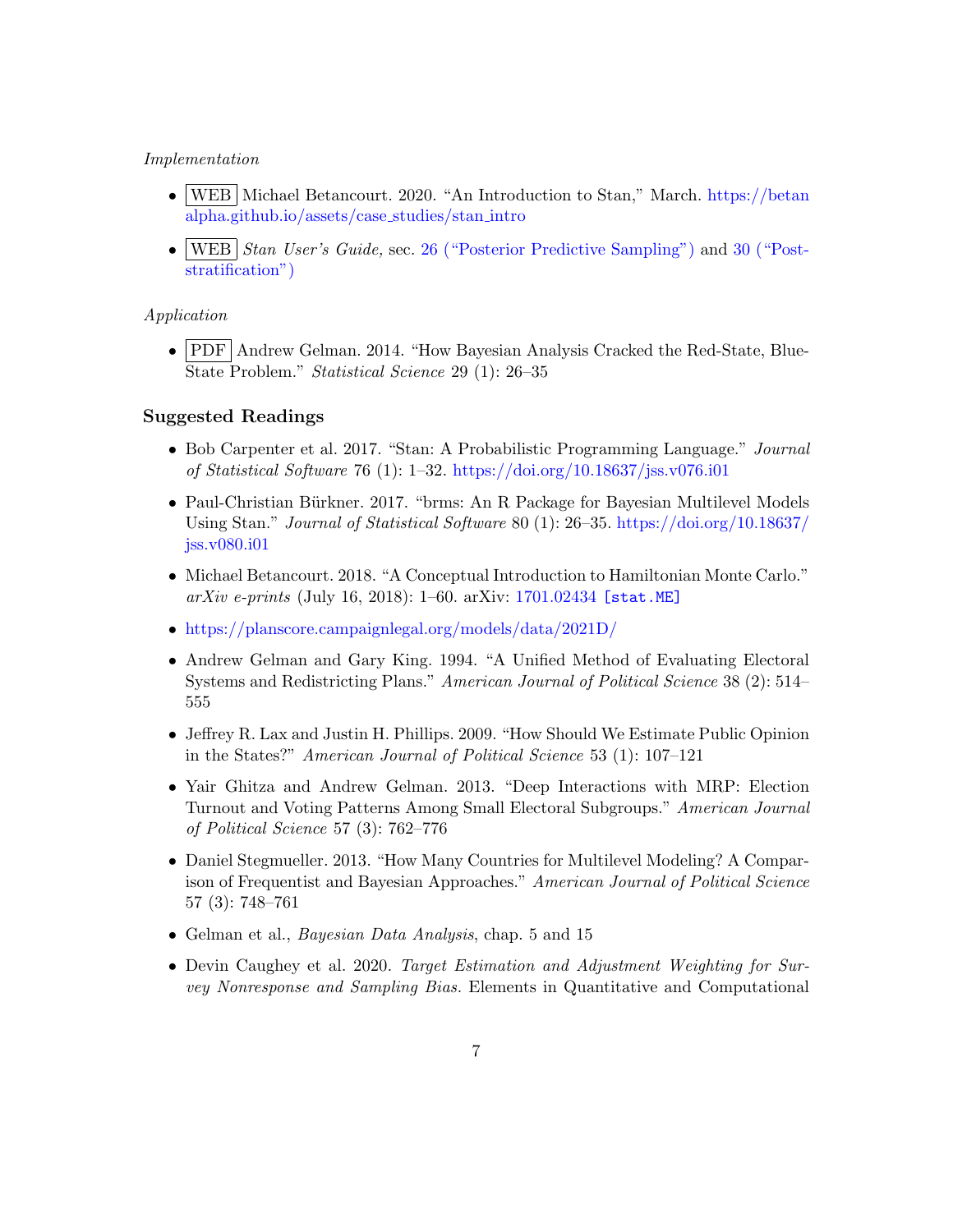Methods for the Social Sciences. Cambridge, UK: Cambridge University Press. [https:](https://doi.org/10.1017/9781108879217) [//doi.org/10.1017/9781108879217](https://doi.org/10.1017/9781108879217)

# <span id="page-7-0"></span>3 February 14: Latent Variables and Response Processes

### Assignment Due

 $\rightarrow Due:$  Problem set #1

#### Topics

- <span id="page-7-1"></span>• Latent response formulation of GLMs
- Stochastic utility model
- Comparison data (Bradley–Terry)
- Inference over auxiliary quantities (ranks, etc.)

### Required Readings

#### Theory

- Jackman, Bayesian Analysis for the Social Sciences, 379–434 (chap. 8: "Bayesian Analysis of Choice Making")
	- Focus on theory, not implementation.
- Lauderdale, Pragmatic Social Measurement, chap. 7

#### Implementation

• [https://github.com/stan-dev/example-models/blob/master/knitr/bradley-terry/brad](https://github.com/stan-dev/example-models/blob/master/knitr/bradley-terry/bradley-terry.pdf)ley-terry. [pdf](https://github.com/stan-dev/example-models/blob/master/knitr/bradley-terry/bradley-terry.pdf)

#### Application

• Cesar Zucco, Mariana Batista, and Timothy J. Power. 2019. "Measuring Portfolio Salience Using the Bradley–Terry Model: An Illustration with Data from Brazil." Research & Politics 6 (1): 1–8. <https://doi.org/10.1177/2053168019832089>

#### Suggested Readings

• Skrondal and Rabe-Hesketh, Generalized Latent Variable Modeling, 21–48 (chap. 2)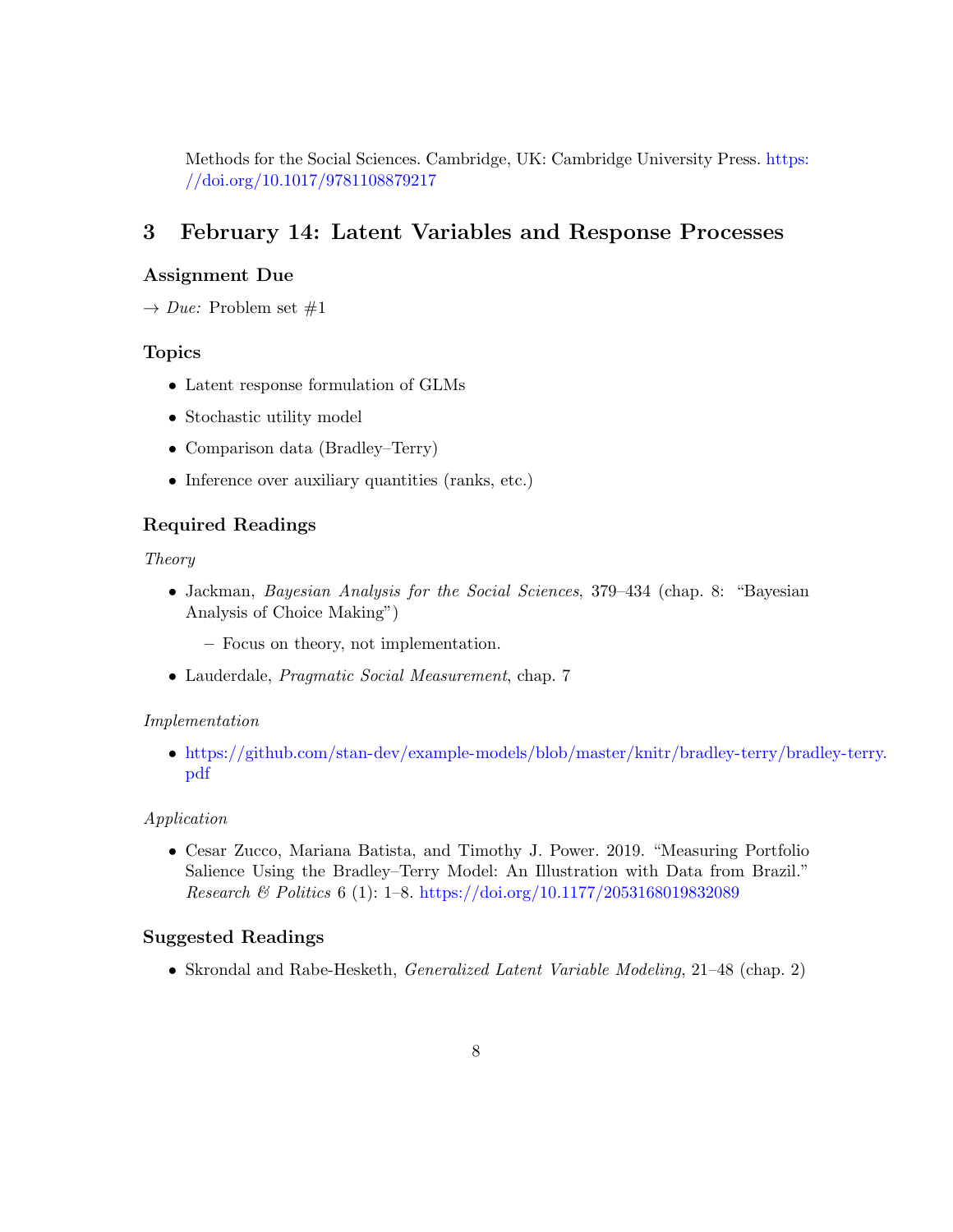• Peter John Loewen, Daniel Rubenson, and Arthur Spirling. 2012. "Testing the Power of Arguments in Referendums: A Bradley–Terry Approach." Electoral Studies 31 (1): 212–221

# <span id="page-8-0"></span>4 February 22: Scale Measurement with Metrical Data

#### Assignment Due

 $\rightarrow Due:$  Problem set  $\#2$ 

#### Topics

- <span id="page-8-1"></span>• Factor analysis and PCA
- Identification of one-dimensional models
- Missing data

#### Theory

- Lauderdale, Pragmatic Social Measurement, chap. 11
- Jackman, *Bayesian Analysis for the Social Sciences*, 435–54 (part of chap. 9)
- Christopher M. Bishop. 2006. Pattern Recognition and Machine Learning. Springer, 559–86 (most of chap. 12)

#### Implementation

• <https://www.jamesuanhoro.com/post/2018/11/28/multidimensional-cfa-with-rstan/>

#### Application

• Jennifer Pan and Yiqing Xu. 2018. "China's Ideological Spectrum." Journal of Politics 80 (1): 254–273

- Julia Gray and Jonathan B. Slapin. 2012. "How Effective Are Preferential Trade Agreements? Ask the Experts." Review of International Organizations 7 (3): 309– 333
- <span id="page-8-2"></span>• Jennifer L. Selin. 2015. "What Makes an Agency Independent?" American Journal of Political Science 59 (4): 971–987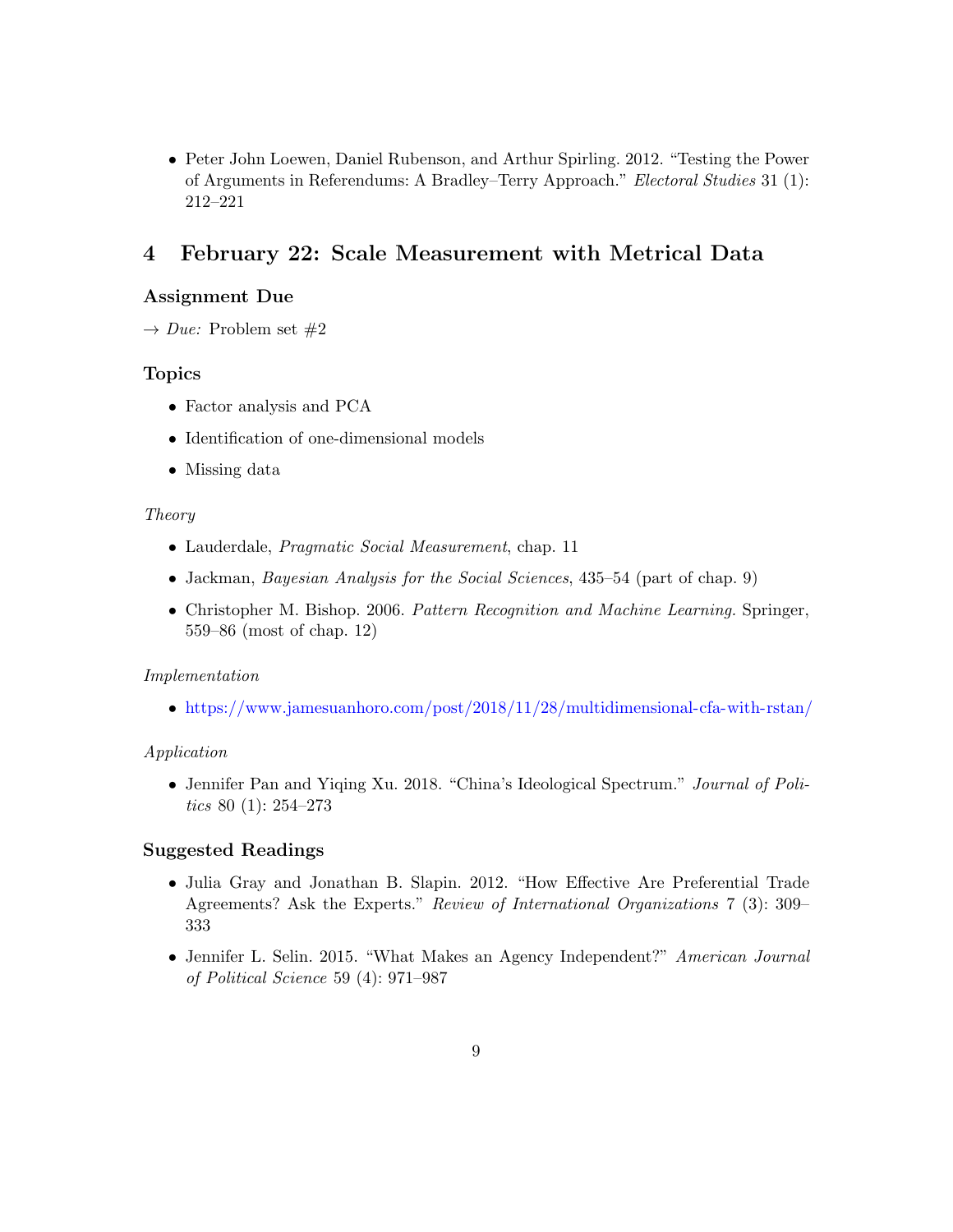# 5 February 28: Scale Measurement with Ordinal Data

#### Assignments Due

<span id="page-9-0"></span> $\rightarrow Due:$  Problem set #3

 $\rightarrow Due: Research proposal idea$ 

#### Topics

- Item response theory
- Spatial models of choice
- identification of multidimensional models (QR/whitening)

### Required Readings

#### Theory

- Lauderdale, *Pragmatic Social Measurement*, chap. 12
- Joshua Clinton, Simon Jackman, and Douglas Rivers. 2004. "The Statistical Analysis of Roll Call Data." American Political Science Review 98 (2): 355–370
- Kevin M. Quinn. 2004a. "Bayesian Factor Analysis for Mixed Ordinal and Continuous Responses." Political Analysis 12 (4): 338–353

#### Implementation

• Paul-Christian Bürkner. 2021. "Bayesian Item Response Modeling in R with brms and Stan." Journal of Statistical Software 100 (5): 1–54. [https://doi.org/10.18637/](https://doi.org/10.18637/jss.v100.i05) [jss.v100.i05](https://doi.org/10.18637/jss.v100.i05)

#### Application

• Tsung-han Tsai and Chang-chih Lin. 2017. "Modeling Guessing Components in the Measurement of Political Knowledge." Political Analysis 25 (4): 483–504

- Fox, Bayesian Item Response Modeling, 1–20 (most of chap. 1)
- Douglas Rivers. 2003. "Identification of Multidimensional Spatial Voting Models." Unpublished manuscript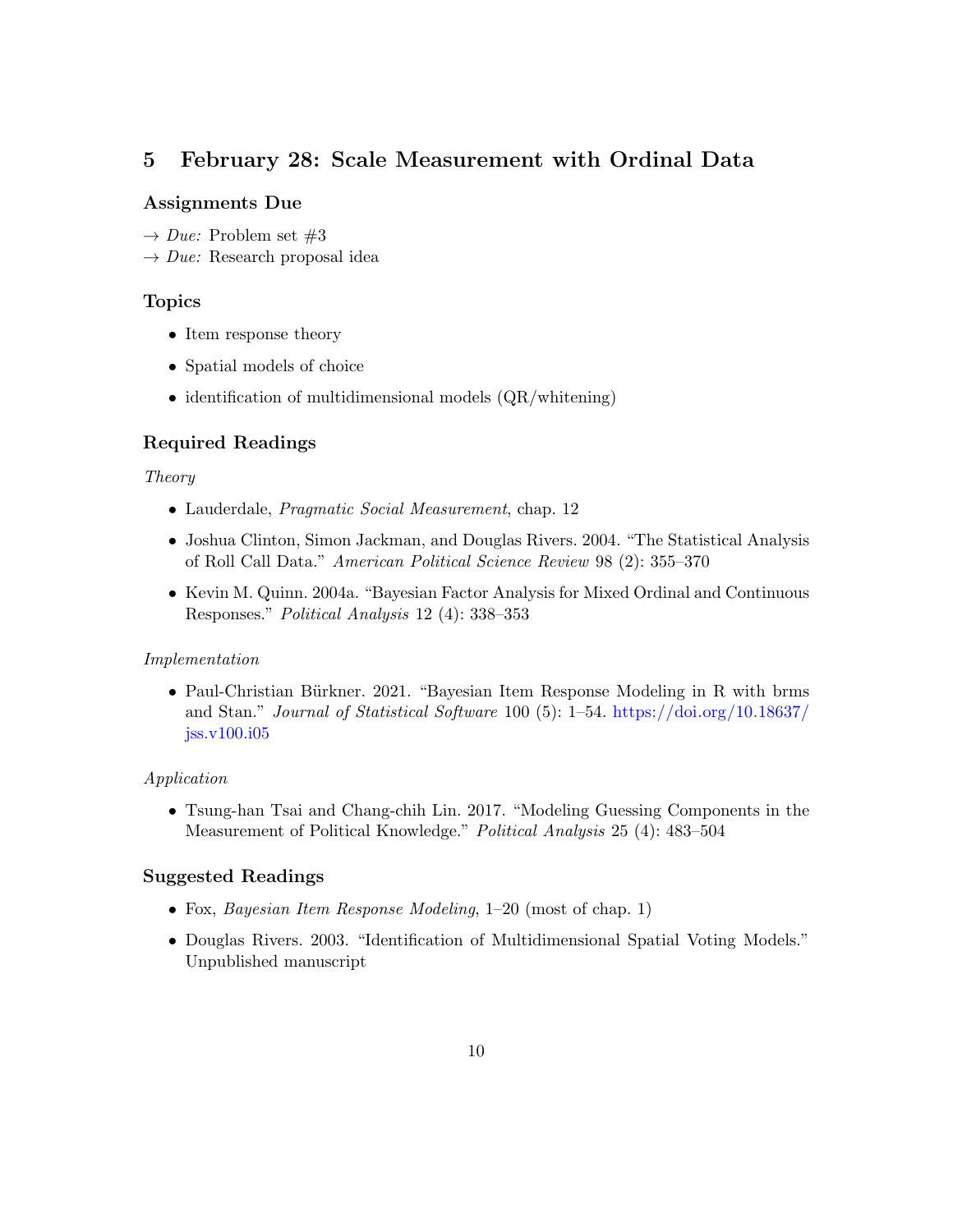- Daniel E. Ho and Kevin M. Quinn. 2008. "Improving the Presentation and Interpretation of Online Ratings Data with Model-Based Figures." The American Statistician 62 (4): 279–288
- Royce Carroll et al. 2009. "Comparing NOMINATE and IDEAL: Points of Difference and Monte Carlo Tests." Legislative Studies Quarterly 34 (4): 555–591
- Jean-Paul Fox. 2010. Bayesian Item Response Modeling: Theory and Applications. Springer
- Adam Bonica. 2013. "Ideology and Interests in the Political Marketplace." American Journal of Political Science 57 (2): 294–311
- Devin Caughey, Hiroto Katsumata, and Teppei Yamamoto. 2019. "Item Response Theory for Conjoint Survey Experiments." Unpublished working paper, June 29, 2019
- Scott J. LaCombe. 2021. "Measuring Institutional Design in U.S. States." Social Science Quarterly 102 (4): 1511–1533
- [https://www.robertkubinec.com/post/stancon2018](https://www.robertkubinec.com/post/stancon2018_paper/)\_paper/
- <span id="page-10-1"></span><span id="page-10-0"></span>• [https://mc-stan.org/users/documentation/case-studies/pcm](https://mc-stan.org/users/documentation/case-studies/pcm_and_gpcm.html)\_and\_gpcm.html

### 6 March 7: Dimension Selection and Joint Scaling

 $\rightarrow Due:$  Problem set #4

#### Topics

- bridging across time, countries, institutions, indicators, etc.
- dimension selection

### Required Readings

Theory

- Gary King et al. 2004. "Enhancing the Validity and Cross-Cultural Comparability of Measurement in Survey Research." American Political Science Review 98 (1): 191– 207
- William Marble and Matthew Tyler. 2021. "The Structure of Political Choices: Distinguishing Between Constraint and Multidimensionality." Pre-published, Political Analysis, <https://doi.org/10.1017/pan.2021.3>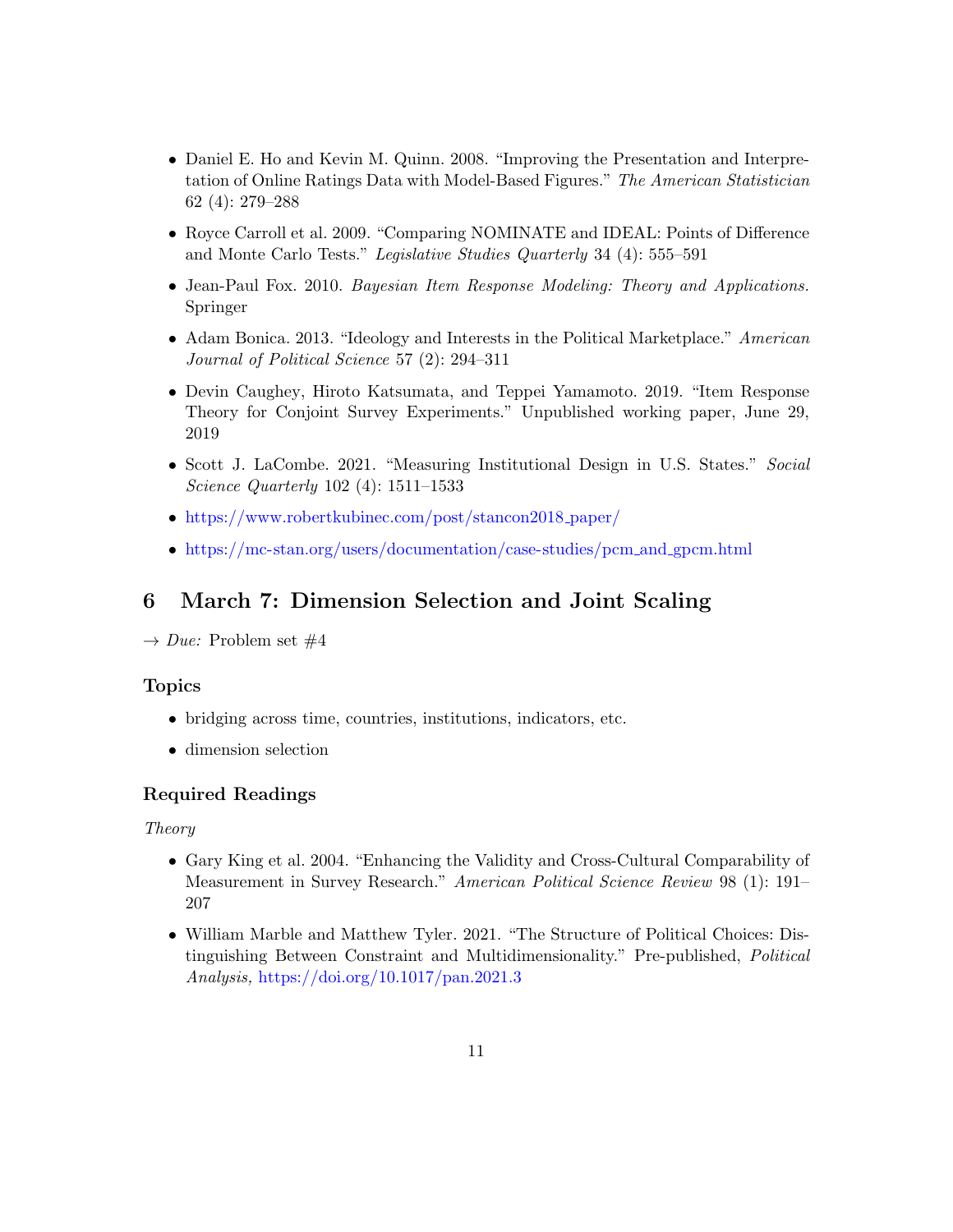#### Implementation

• Jørgen Bølstad. 2020. "Capturing Rationalization Bias and Differential Item Functioning: A Unified Bayesian Scaling Approach." Political Analysis 28 (3): 340–355

#### Application

• Stephen A. Jessee. 2016. "(How) Can We Estimate the Ideology of Citizens and Political Elites on the Same Scale?" American Journal of Political Science 60 (4): 1108–1124

- Joseph Bafumi and Michael C. Herron. 2010. "Leapfrog Representation and Extremism: A Study of American Voters and Their Members in Congress." American Political Science Review 104 (3): 519–542
- Christopher Hare et al. 2015. "Using Bayesian Aldrich-McKelvey Scaling to Study Citizens' Ideological Preferences and Perceptions." American Journal of Political Science 59 (3): 759–774
- Jeffrey B. Lewis and Chris Tausanovitch. 2015. "When Does Joint Scaling Allow for Direct Comparisons of Preferences?" Paper presented at the Conference on Ideal Point Models, Massachusetts Institute of Technology, Cambridge, MA, May 1, 2015. <http://idealpoint.tahk.us/papers/lewisTausanovitch.pdf>
- David A. Bateman, Joshua D. Clinton, and John S. Lapinski. 2016. "A House Divided? Roll Calls, Polarization, and Policy Differences in the U.S. House, 1877–2011." American Journal of Political Science 61 (3): 698–714
- Adam Bonica. 2018. "Inferring Roll-Call Scores from Campaign Contributions Using Supervised Machine Learning." American Journal of Political Science 62 (4): 830– 848
- Frederico Batista Pereira. 2020. "Assessing Political Knowledge Scales Across Countries: Evidence from Latin America." Revista Latinoamericana de Opinión Pública 9, no. 1 (37-62)
- <span id="page-11-0"></span>• Ryan Bakker, Seth Jolly, and Jonathan Polk. 2020. "Analyzing the Cross-National Comparability of Party Positions on the Socio-Cultural and EU Dimensions in Europe." Pre-published, Political Science Research and Methods, [https://doi.org/10.](https://doi.org/10.1017/psrm.2020.26) [1017/psrm.2020.26](https://doi.org/10.1017/psrm.2020.26)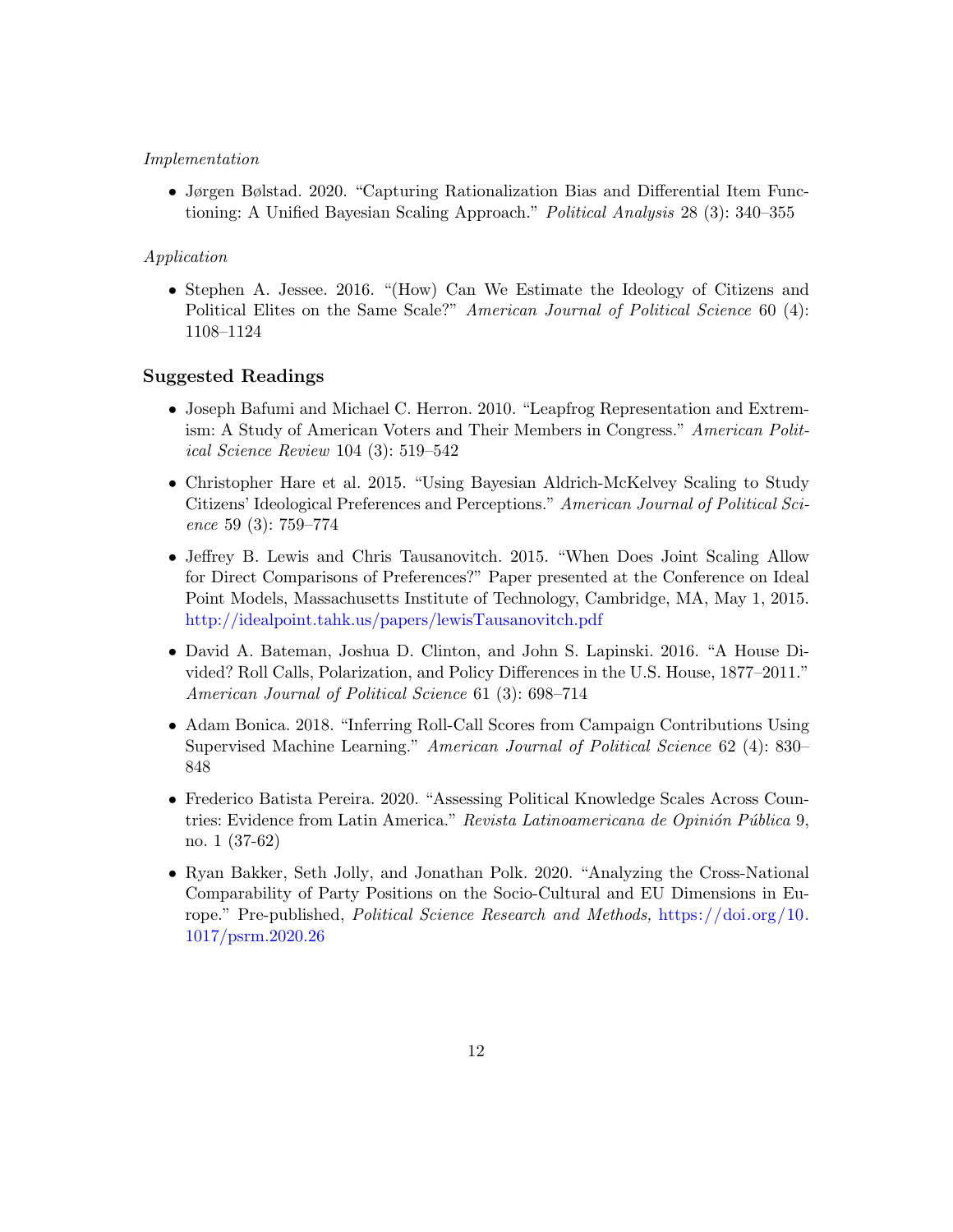# 7 March 14: Hierarchical & Dynamic Measurement Models

 $\rightarrow Due:$  Problem set #5

### Topics

- <span id="page-12-0"></span>• Hiearchical measurement models
- Dynamic linear models
- Forecasting

#### Theory

- Jackman, Bayesian Analysis for the Social Sciences, 471–488
- Devin Caughey and Christopher Warshaw. 2015. "Dynamic Estimation of Latent Opinion Using a Hierarchical Group-Level IRT Model." Political Analysis 23 (2): 197–211. <http://dx.doi.org/10.1093/pan/mpu021>

#### Implementation

• <https://fate-ewi.github.io/bayesdfa/>

#### Application

• Drew A. Linzer. 2013. "Dynamic Bayesian Forecasting of Presidential Elections in the States." Journal of the American Statistical Association 108 (501): 124–134

- Andrew D. Martin and Kevin M. Quinn. 2002. "Dynamic Ideal Point Estimation via Markov Chain Monte Carlo for the U.S. Supreme Court, 1953–1999." Political Analysis 10 (2): 134–153
- Andrew D. Martin and Kevin M. Quinn. 2007. "Assessing Preference Change on the US Supreme Court." Journal of Law, Economics, and Organization 23, no. 2 (June): 365–385
- Devin Caughey, Tom O'Grady, and Christopher Warshaw. 2019. "Policy Ideology in European Mass Publics, 1981–2016." American Political Science Review 113 (3): 674–693. <https://doi.org/10.1017/S0003055419000157>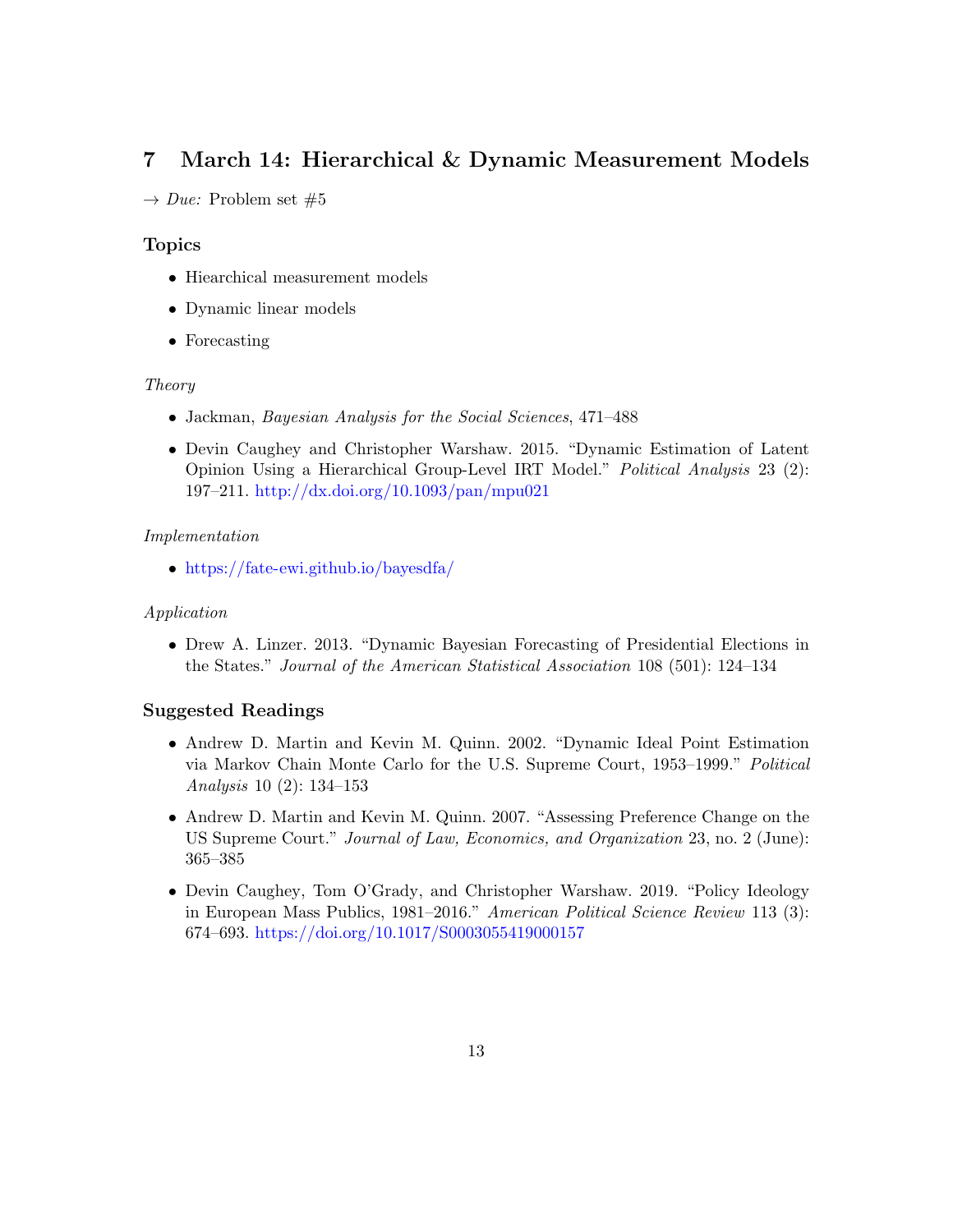# March 21: NO CLASS (Spring Break)

# <span id="page-13-0"></span>8 March 28: Class Measurement and Mixture Models

 $\rightarrow Due:$  Descriptive analysis of research project

#### Topics

- <span id="page-13-1"></span>• Gaussian mixture models
- Latent class models

#### Required Readings

#### Theory

• Lauderdale, Pragmatic Social Measurement, chap. 10 and 13

#### Implementation

• <https://mc-stan.org/users/documentation/case-studies/bball-hmm.html>

#### Application

•

#### Suggested Readings

- [https://mc-stan.org/users/documentation/case-studies/Latent](https://mc-stan.org/users/documentation/case-studies/Latent_class_case_study.html#variational-bayes-vb)\_class\_case\_study.html# [variational-bayes-vb](https://mc-stan.org/users/documentation/case-studies/Latent_class_case_study.html#variational-bayes-vb)
- Jong Hee Park. 2012. "A Unified Method for Dynamic and Cross-Sectional Heterogeneity: Introducing Hidden Markov Panel Models." American Journal of Political Science 56 (4): 1040–1054

# <span id="page-13-2"></span>9 April 4: Ecological Inference

 $\rightarrow Due: Problem set \#6$ 

#### Topics

- <span id="page-13-3"></span>• The ecological fallacy and modifiable areal unit problem
- Hierarchical and dynamic ecological inference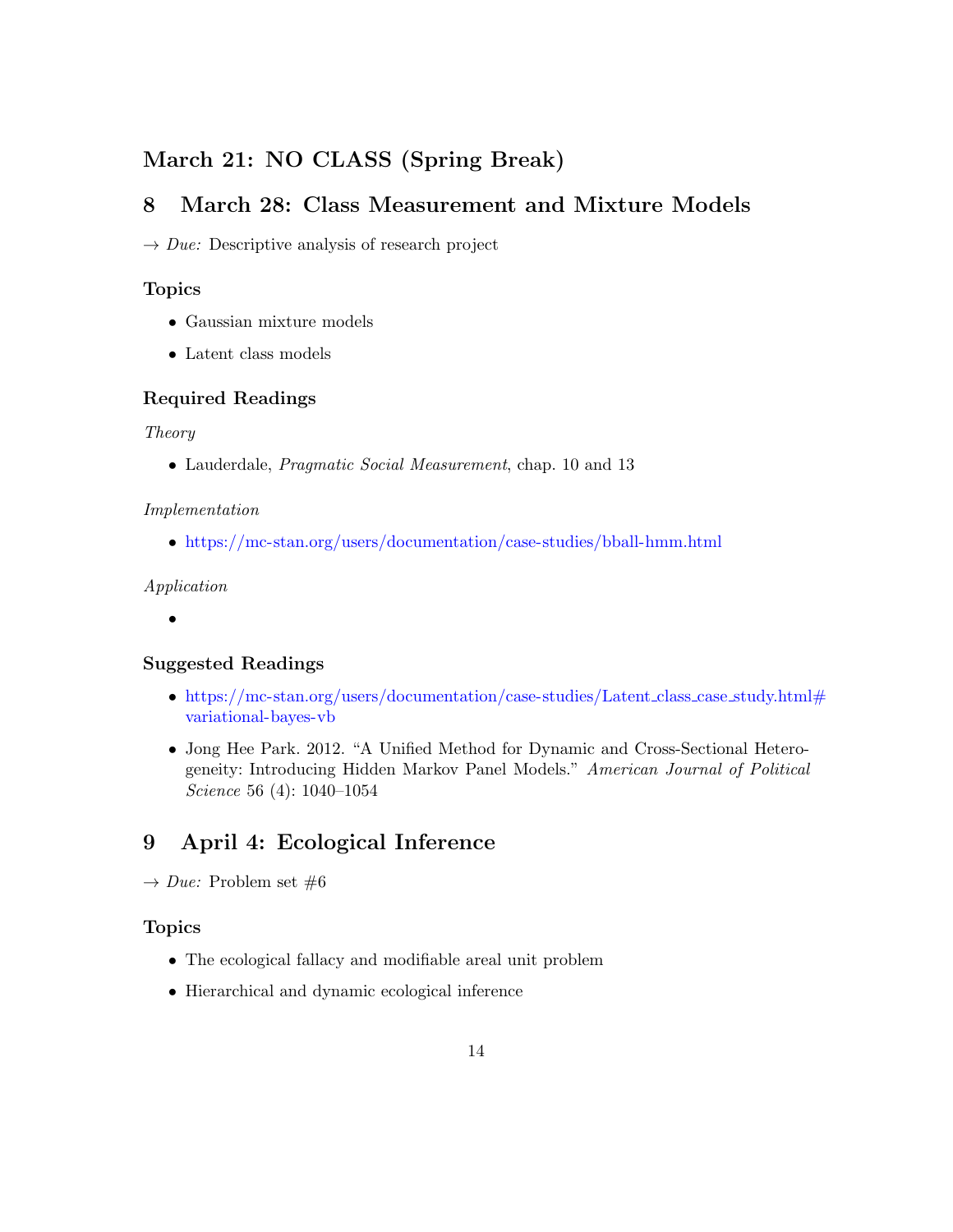- Combining individual-level and aggregate data
- Dirichlet and logistic-normal models

#### Theory

- Wendy Tam Cho and Charles F. Manski. 2008. "Cross-Level/Ecological Inference." In The Oxford Handbook of Political Methodology, edited by Janet M. Box-Steffensmeier, Henry E. Brady, and David Collier. Oxford University Press. [https://doi.org/10.](https://doi.org/10.1093/oxfordhb/9780199286546.003.0024) [1093/oxfordhb/9780199286546.003.0024](https://doi.org/10.1093/oxfordhb/9780199286546.003.0024)
- Ori Rosen et al. 2001. "Bayesian and Frequentist Inference for Ecological Inference: The R  $\times$  C Case." *Statistica Neerlandica* 55 (2): 134–156
- Kevin M. Quinn. 2004b. "Ecological Inference in the Presence of Temporal Dependence." Chap. 9 in Ecological Inference: New Methodological Strategies, edited by Gary King, Ori Rosen, and Martin A. Tanner, 207–233. New York: Cambridge University Press
- Adam N. Glynn and Jon Wakefield. 2010. "Ecological Inference in the Social Sciences." Statistical Methodology 7 (3): 307–322

#### Implementation

• Devin Caughey and Mallory Wang. 2019. "Dynamic Ecological Inference for Time-Varying Population Distributions Based on Sparse, Irregular, and Noisy Marginal Data." Political Analysis 27 (3): 388–396. <https://doi.org/10.1017/pan.2019.4>

#### Application

• J. Kevin Corder and Christina Wolbrecht. 2006. "Political Context and the Turnout of New Women Voters after Suffrage." Journal of Politics 68 (1): 34–49

- Gary King. 1997. A Solution to the Ecological Inference Problem. Princeton, NJ: Princeton University Press
- David A. Freedman. 2001. "Ecological Inference and the Ecological Fallacy." In International Encyclopaedia of the Social and Behavioural Sciences, edited by N. J. Smelser and P. B. Baltes, 6:4027–4030. New York: Elsevier
- Wendy K. Tam Cho and Brian J. Gaines. 2003. "The Limits of Ecological Inference: The Case of Split-Ticket Voting." American Journal of Political Science 48 (1): 152– 171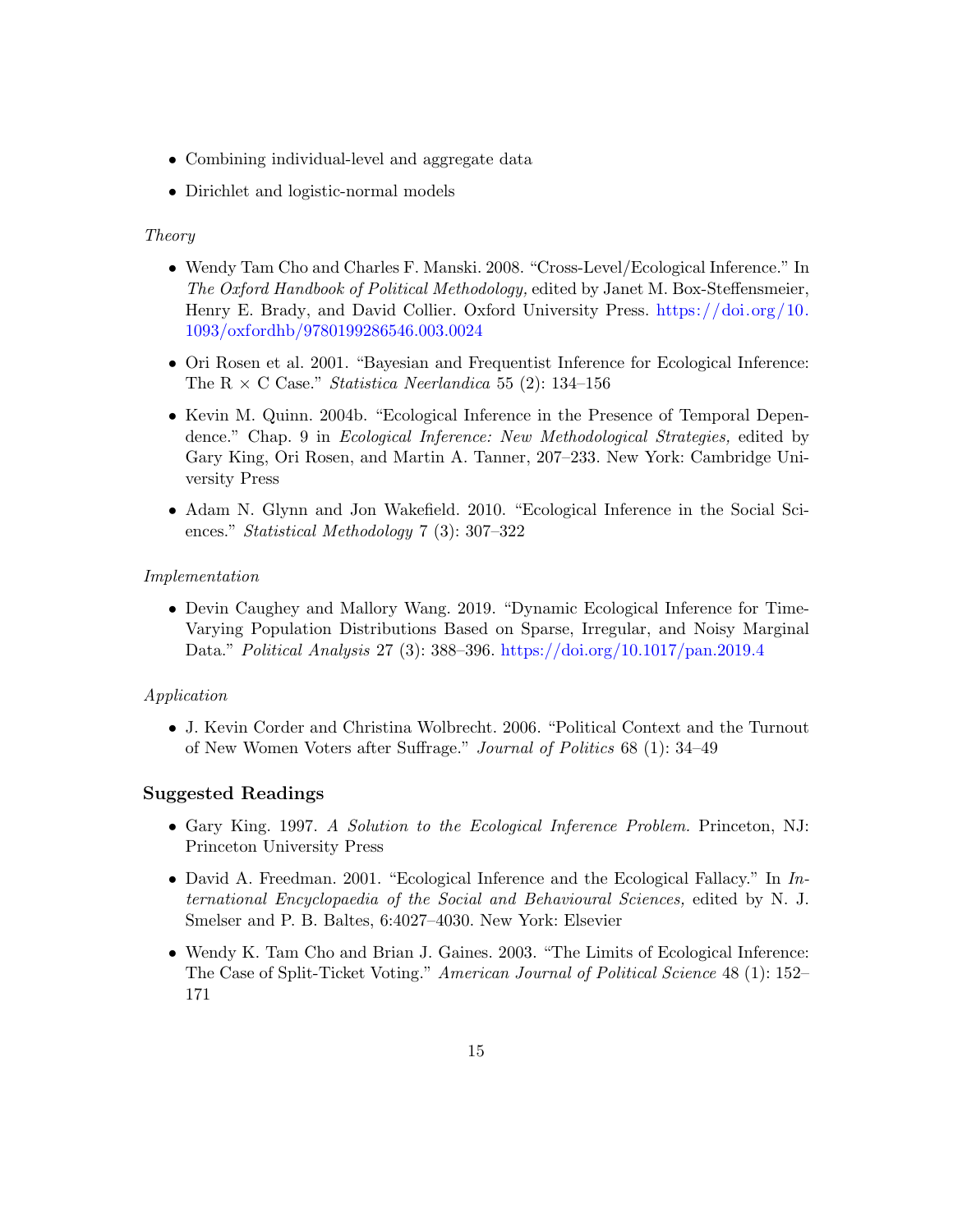- Gary King, Ori Rosen, and Martin A. Tanner, eds. 2004. Ecological Inference: New Methodological Strategies. New York: Cambridge University Press
- Jon Wakefield. 2004. "Ecological Inference for  $2 \times 2$  Tables." *Journal of the Royal* Statistical Society. Series A (General) 167 (3): 385–445
- D. James Greiner. 2007. "Ecological Inference in Voting Rights Act Disputes: Where Are We Now, and Where Do We Want to Be." Jurimetrics 47 (Winter): 115–167
- Adam N. Glynn and Jon Wakefield. 2014. "Alleviating Ecological Bias in Poisson Models Using Optimal Subsampling." Sociological Methodology 44 (1): 159–184
- D. James Greiner and Kevin M. Quinn. 2010. "Exit Polling and Racial Bloc Voting: Combining Individual-Level and  $R \times C$  Ecological Data." Annals of Applied Statistics 4 (4): 1774–1796

## <span id="page-15-0"></span>10 April 11: Network Analysis

 $\rightarrow Due:$  Problem set #7

#### Topics

- <span id="page-15-1"></span>• Exponential random graph models (ERGMs)
- Latent-space models
- Additive and multiplicative effects network (AMEN) models
- Latent variables as nuisance parameters vs. quantities of interest

#### Theory

- Skyler J. Cranmer et al. 2017. "Navigating the Range of Statistical Tools for Inferential Network Analysis." American Journal of Political Science 61 (1): 237–251
- Peter Hoff. 2021. "Additive and Multiplicative Effects Network Models." Statistical Science 36 (1): 34–50
- Jean-Gabriel Young, George T. Cantwell, and M. E. J. Newman. 2021. "Bayesian Inference of Network Structure from Unreliable Data." Journal of Complex Networks 8 (6): cnaa046

#### Implementation

• [https://github.com/adamlauretig/AMEN](https://github.com/adamlauretig/AMEN_models_in_stan)\_models\_in\_stan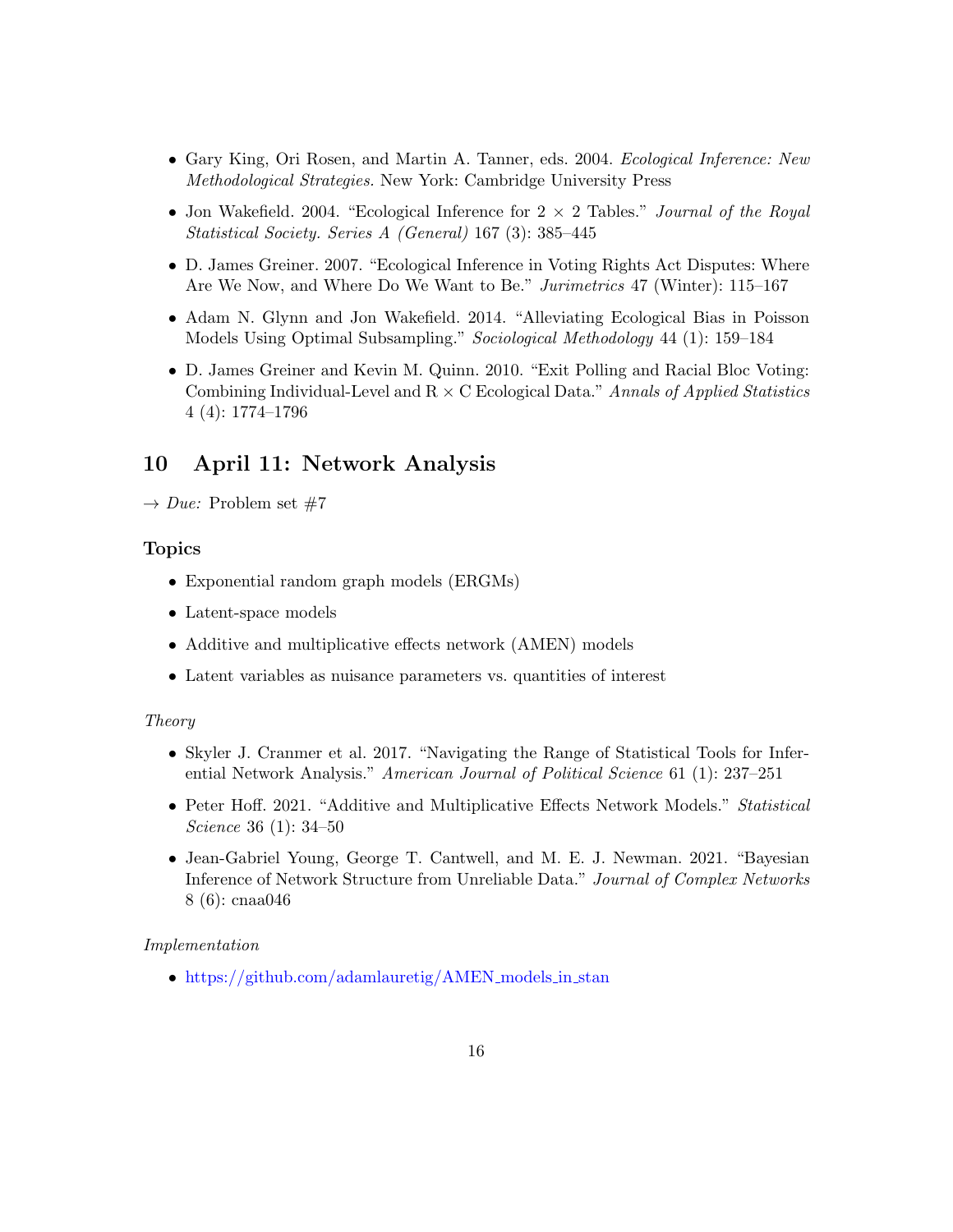• <https://github.com/jg-you/noisy-networks-measurements>

#### Application

• Cassy Dorff, Max Gallop, and Shahryar Minhas. 2020. "Networks of Violence: Predicting Conflict in Nigeria." Journal of Politics 82 (2): 476–493

#### Suggested Readings

- Peter D. Hoff, Adrian E. Raftery, and Mark S. Handcock. 2002. "Latent Space Approaches to Social Network Analysis." Journal of the American Statistical Association 97 (460): 1090–1098
- Matthew O. Jackson. 2008. Social and Economic Networks. Princeton University Press
- Skyler J. Cranmer and Bruce A. Desmarais. 2011. "Inferential Network Analysis with Exponential Random Graph Models." Political Analysis 19 (1): 66–86
- Mark Newman. 2018. Networks. Oxford, UK: Oxford University Press. Oxford Scholarship Online, <https://doi.org/10.1093/oso/9780198805090.001.0001>
- Shahryar Minhas, Peter D. Hoff, and Michael D. Ward. 2019. "Inferential Approaches for Network Analysis: AMEN for Latent Factor Models." Political Analysis 27 (2): 208–222

# April 18: NO CLASS (Patriots Day)

## <span id="page-16-0"></span>11 April 25: Analysis of Mismeasured Data

<span id="page-16-1"></span> $\rightarrow Due:$  Problem set #8

 $\rightarrow$  In class: Project presentations

#### Required Readings

#### Theory

- Shawn Treier and Simon Jackman. 2008. "Democracy as a Latent Variable." American Journal of Political Science 52 (1): 201–217. Focus on appendix.
- Matthew Blackwell, James Honaker, and Gary King. 2017b. "A Unified Approach to Measurement Error and Missing Data: Overview and Applications." Sociological Methods & Research 46 (3): 303–341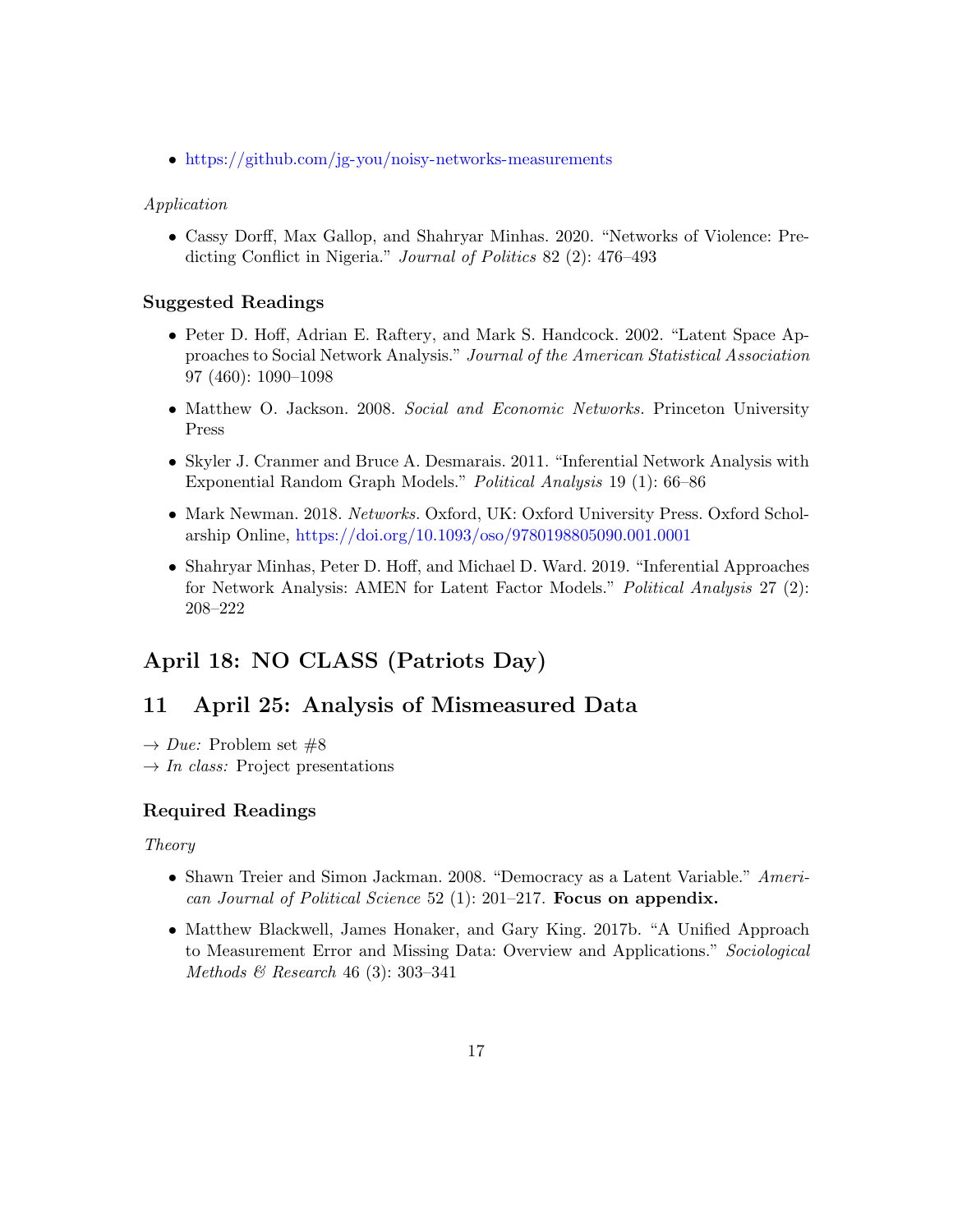• Dean Knox, Christopher Lucas, and Wendy K. Tam Cho. 2022. "Testing Causal Theories with Learned Proxies." Pre-published, Annual Review of Political Science 25:1–23. <https://doi.org/10.1146/annurev-polisci-051120-111443>

#### Implementation

• <https://osf.io/preprints/socarxiv/rn9xk>

#### Application

- Christopher Claassen. 2020. "Does Public Support Help Democracy Survive?" American Journal of Political Science 64 (1): 118–134
- Yuehong Cassandra Tai, Hu Yue, and Frederick Solt. 2021. "Democracy, Public Support, and Measurement Uncertainty." Unpublished working paper. [https://github.](https://github.com/fsolt/dcpo_dem_mood/raw/master/paper/dcpo_demsupport.pdf) com/fsolt/dcpo dem [mood/raw/master/paper/dcpo](https://github.com/fsolt/dcpo_dem_mood/raw/master/paper/dcpo_demsupport.pdf) demsupport.pdf

#### Suggested Readings

- Martin A. Tanner. 1996. Tools for Statistical Inference Methods for the Exploration of Posterior Distributions and Likelihood Functions. 3rd ed. New York: Springer
- Jonathan P. Kastellec et al. 2015. "Polarizing the Electoral Connection: Partisan Representation in Supreme Court Confirmation Politics." Journal of Politics 77 (3): 787–804
- Matthew Blackwell, James Honaker, and Gary King. 2017a. "A Unified Approach to Measurement Error and Missing Data: Details and Extensions." Sociological Methods & Research 46 (3): 342–369
- Christian Fong and Justin Grimmer. 2021. "Causal Inference with Latent Treatments." Pre-published, American Journal of Political Science, 1–16. https://doi. [org/10.1111/ajps.12649](https://doi.org/10.1111/ajps.12649)

### <span id="page-17-0"></span>12 May 2: Supervised Text Analysis

- <span id="page-17-1"></span> $\rightarrow Due: Problem set \#9$
- $\rightarrow In \; class:$  Project presentations

#### Topics

•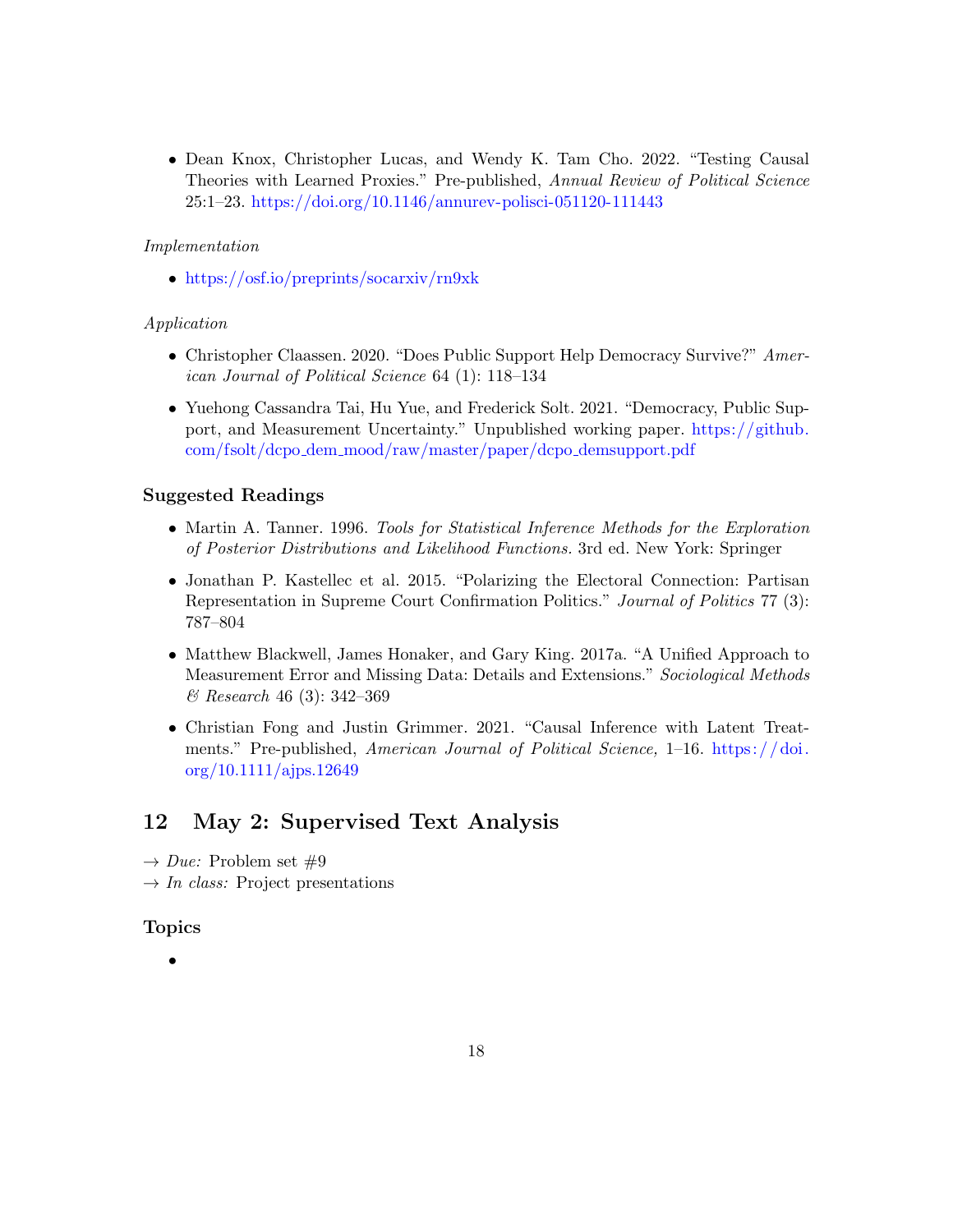### Required Readings

#### Theory

<span id="page-18-2"></span>• Justin Grimmer and Brandon M. Stewart. 2013. "Text as Data: The Promise and Pitfalls of Automatic Content Analysis Methods for Political Texts." Political Analysis 21 (3): 267–297. Read pp. 267–80.

#### Implementation

• Silge and Robinson, *Text Mining with R*, , chap.  $1-3$  and 5.

#### Application

•

### Suggested Readings

<span id="page-18-1"></span><span id="page-18-0"></span>•

# 13 May 9: Unsupervised Text Analysis

 $\rightarrow$  *In class:* Project presentations

#### Topics

- Latent Dirichlet allocation (LDA) models
- Structural topic models
- Bayesian word embeddings

### Required Readings

#### Theory

- $\bullet$  *[id.](#page-18-2)* Read pages 280-295.
- Margaret E. Roberts, Brandon M. Stewart, and Edoardo M. Airoldi. 2016. "A Model of Text for Experimentation in the Social Sciences." Journal of the American Statistical Association 111 (515): 988–1003

#### Implementation

• Silge and Robinson, *Text Mining with R*, , chap.  $6$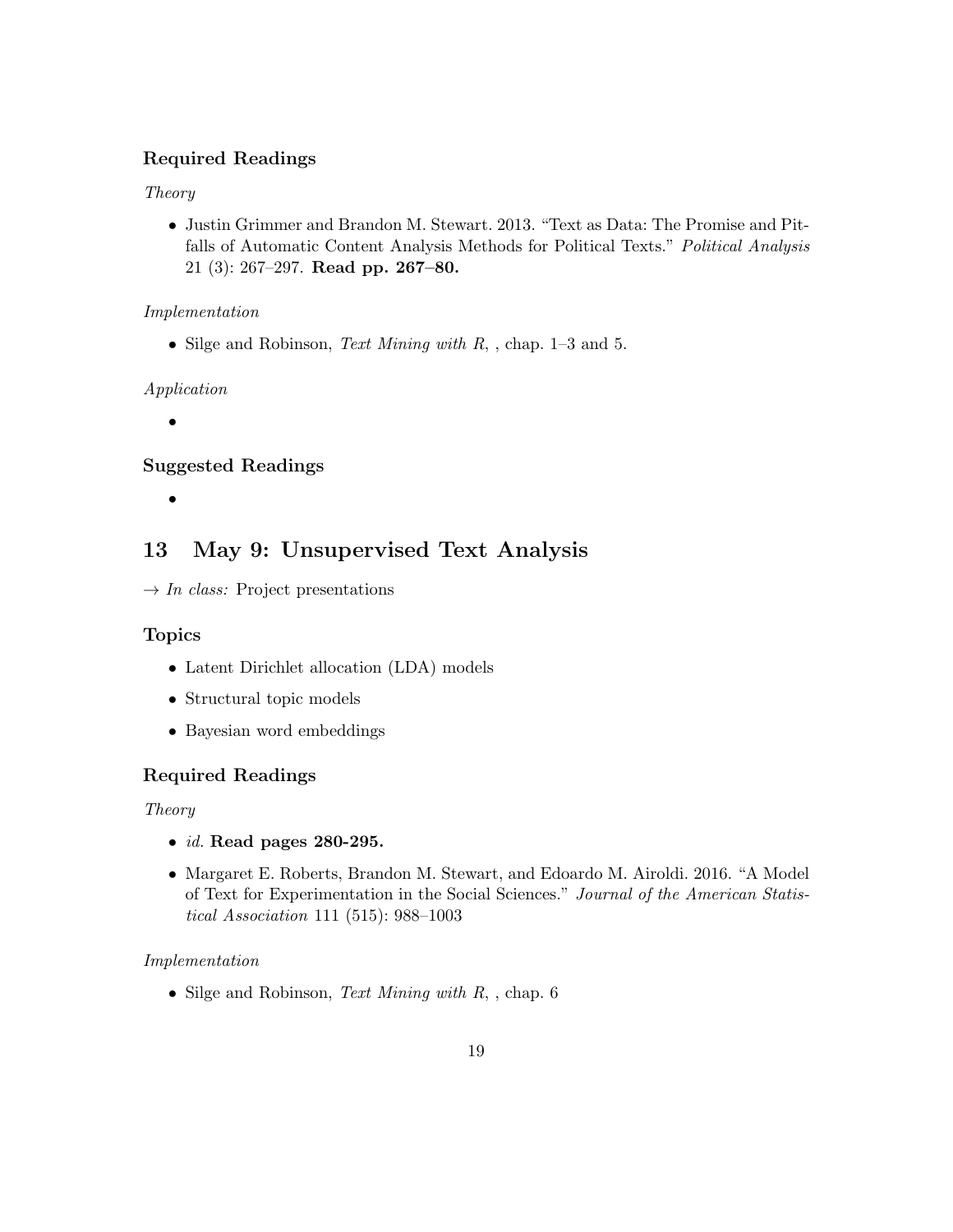Application

•

# Suggested Readings

•

# Suggested Readings

- $\bullet~$ https://mc-stan.org/docs/2<br/>\_[28/stan-users-guide/latent-dirichlet-allocation.html](https://mc-stan.org/docs/2_28/stan-users-guide/latent-dirichlet-allocation.html)
- <https://arxiv.org/abs/1904.01628>

# May 16: NO CLASS

<span id="page-19-0"></span> $\rightarrow$  *Due:* Final paper

This syllabus was last modified on February 23, 2022.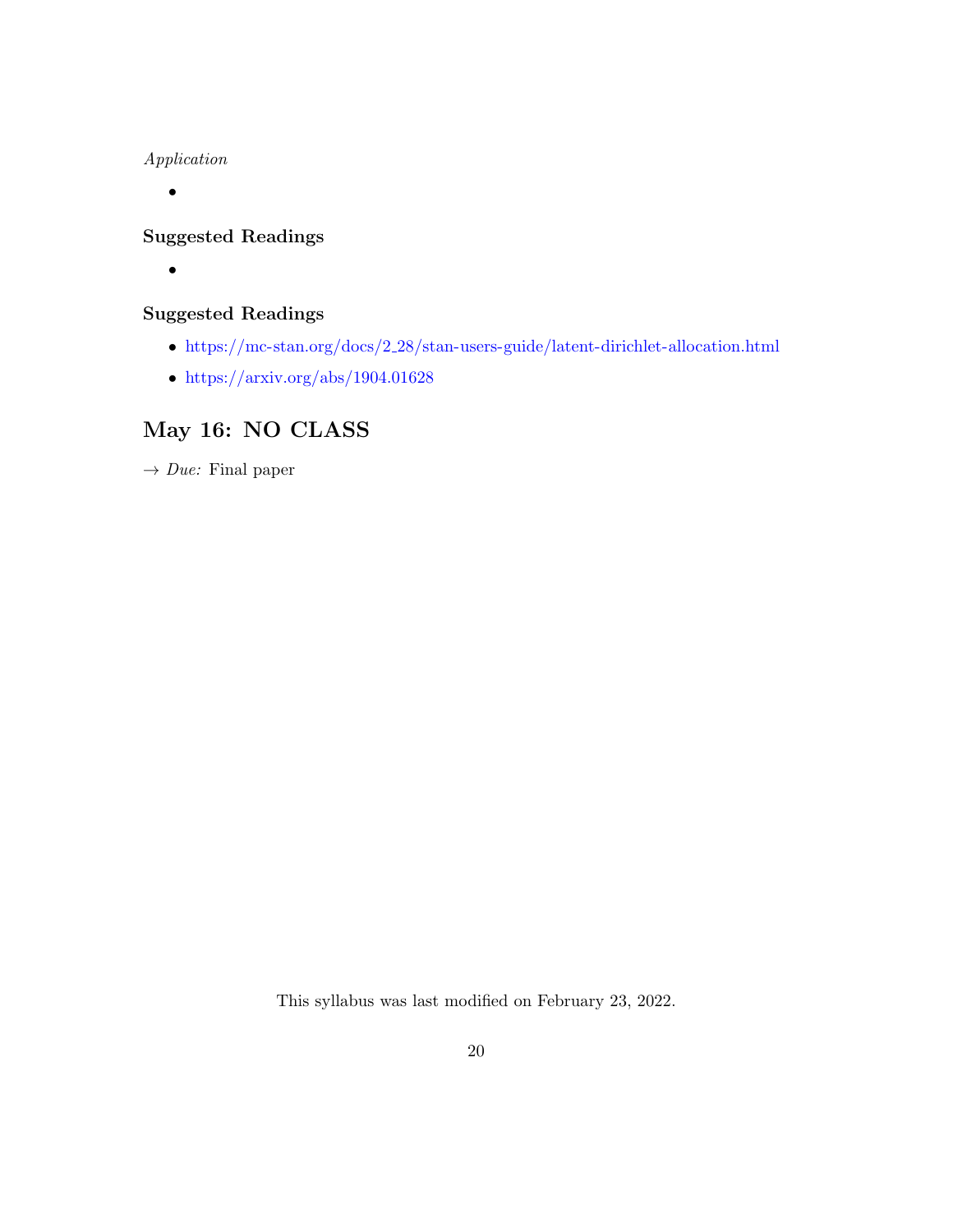### References

- Adcock, Robert, and David Collier. 2001. "Measurement Validity: A Shared Standard for Qualitative and Quantitative Research." American Political Science Review 95 (3): 529–546.
- Ansolabehere, Stephen, Jonathan Rodden, and James M. Snyder Jr. 2008. "The Strength of Issues: Using Multiple Measures to Gauge Preference Stability, Ideological Constraint, and Issue Voting." American Political Science Review 102 (2): 215–232.
- Bafumi, Joseph, and Michael C. Herron. 2010. "Leapfrog Representation and Extremism: A Study of American Voters and Their Members in Congress." American Political Science Review 104 (3): 519–542.
- Bakker, Ryan, Seth Jolly, and Jonathan Polk. 2020. "Analyzing the Cross-National Comparability of Party Positions on the Socio-Cultural and EU Dimensions in Europe." Pre-published, Political Science Research and Methods, [https: / / doi. org / 10. 1017 /](https://doi.org/10.1017/psrm.2020.26) [psrm.2020.26.](https://doi.org/10.1017/psrm.2020.26)
- Bateman, David A., Joshua D. Clinton, and John S. Lapinski. 2016. "A House Divided? Roll Calls, Polarization, and Policy Differences in the U.S. House, 1877–2011." American Journal of Political Science 61 (3): 698–714.
- Betancourt, Michael. 2018. "A Conceptual Introduction to Hamiltonian Monte Carlo."  $arXiv \text{ } e\text{-}prints \text{ (July 16, 2018): } 1-60. \text{ } arXiv: 1701.02434 \text{ [stat.ME]}.$  $arXiv \text{ } e\text{-}prints \text{ (July 16, 2018): } 1-60. \text{ } arXiv: 1701.02434 \text{ [stat.ME]}.$  $arXiv \text{ } e\text{-}prints \text{ (July 16, 2018): } 1-60. \text{ } arXiv: 1701.02434 \text{ [stat.ME]}.$ 
	- . 2020. "An Introduction to Stan," March. [https://betanalpha.github.io/assets/](https://betanalpha.github.io/assets/case_studies/stan_intro) case [studies/stan](https://betanalpha.github.io/assets/case_studies/stan_intro) intro.

Bishop, Christopher M. 2006. Pattern Recognition and Machine Learning. Springer.

- Blackwell, Matthew, James Honaker, and Gary King. 2017a. "A Unified Approach to Measurement Error and Missing Data: Details and Extensions." Sociological Methods & Research 46 (3): 342–369.
- . 2017b. "A Unified Approach to Measurement Error and Missing Data: Overview and Applications." Sociological Methods & Research 46 (3): 303-341.
- Bølstad, Jørgen. 2020. "Capturing Rationalization Bias and Differential Item Functioning: A Unified Bayesian Scaling Approach." Political Analysis 28 (3): 340–355.
- Bonica, Adam. 2013. "Ideology and Interests in the Political Marketplace." American Journal of Political Science 57 (2): 294–311.

. 2018. "Inferring Roll-Call Scores from Campaign Contributions Using Supervised Machine Learning." American Journal of Political Science 62 (4): 830–848.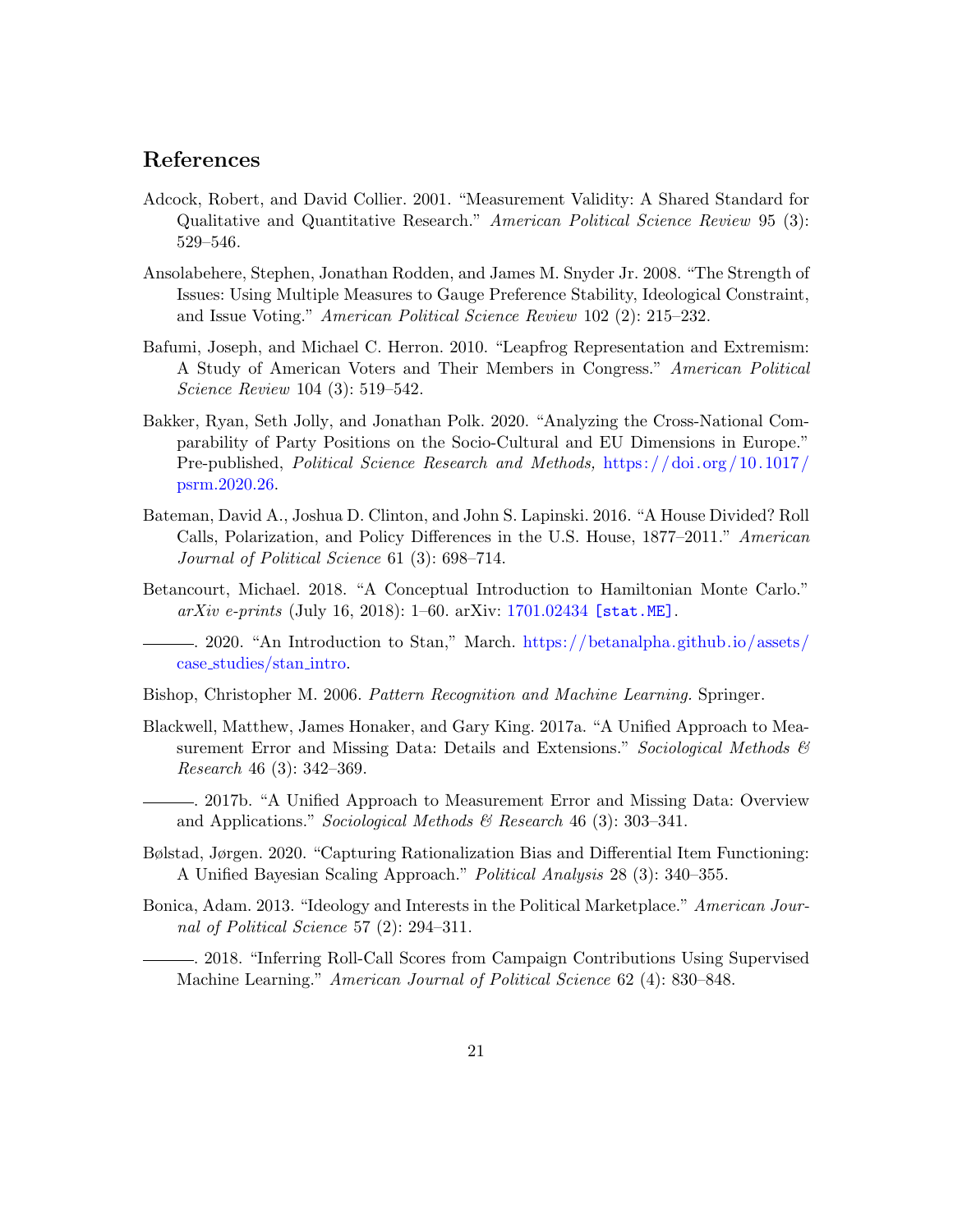- Bürkner, Paul-Christian. 2017. "brms: An R Package for Bayesian Multilevel Models Using Stan." Journal of Statistical Software 80 (1): 26–35. [https://doi.org/10.18637/jss.](https://doi.org/10.18637/jss.v080.i01) [v080.i01.](https://doi.org/10.18637/jss.v080.i01)
	- . 2021. "Bayesian Item Response Modeling in R with brms and Stan." Journal of Statistical Software 100 (5): 1–54. [https://doi.org/10.18637/jss.v100.i05.](https://doi.org/10.18637/jss.v100.i05)
- Carpenter, Bob, Andrew Gelman, Matthew D Hoffman, Daniel Lee, Ben Goodrich, Michael Betancourt, Marcus Brubaker, Jiqiang Guo, Peter Li, and Allen Riddell. 2017. "Stan: A Probabilistic Programming Language." Journal of Statistical Software 76 (1): 1–32. [https://doi.org/10.18637/jss.v076.i01.](https://doi.org/10.18637/jss.v076.i01)
- Carroll, Royce, Jeffrey B. Lewis, James Lo, Keith T. Poole, and Howard Rosenthal. 2009. "Comparing NOMINATE and IDEAL: Points of Difference and Monte Carlo Tests." Legislative Studies Quarterly 34 (4): 555–591.
- Caughey, Devin, Adam J. Berinsky, Sara Chatfield, Erin Hartman, Eric Schickler, and Jasjeet J. Sekhon. 2020. Target Estimation and Adjustment Weighting for Survey Nonresponse and Sampling Bias. Elements in Quantitative and Computational Methods for the Social Sciences. Cambridge, UK: Cambridge University Press. [https://doi.org/10.](https://doi.org/10.1017/9781108879217) [1017/9781108879217.](https://doi.org/10.1017/9781108879217)
- Caughey, Devin, Hiroto Katsumata, and Teppei Yamamoto. 2019. "Item Response Theory for Conjoint Survey Experiments." Unpublished working paper, June 29, 2019.
- Caughey, Devin, Tom O'Grady, and Christopher Warshaw. 2019. "Policy Ideology in European Mass Publics, 1981–2016." American Political Science Review 113 (3): 674–693. [https://doi.org/10.1017/S0003055419000157.](https://doi.org/10.1017/S0003055419000157)
- Caughey, Devin, and Mallory Wang. 2019. "Dynamic Ecological Inference for Time-Varying Population Distributions Based on Sparse, Irregular, and Noisy Marginal Data." Political Analysis 27 (3): 388–396. [https://doi.org/10.1017/pan.2019.4.](https://doi.org/10.1017/pan.2019.4)
- Caughey, Devin, and Christopher Warshaw. 2015. "Dynamic Estimation of Latent Opinion Using a Hierarchical Group-Level IRT Model." Political Analysis 23 (2): 197–211. [http://dx.doi.org/10.1093/pan/mpu021.](http://dx.doi.org/10.1093/pan/mpu021)
- Cho, Wendy K. Tam, and Brian J. Gaines. 2003. "The Limits of Ecological Inference: The Case of Split-Ticket Voting." American Journal of Political Science 48 (1): 152–171.
- Cho, Wendy Tam, and Charles F. Manski. 2008. "Cross-Level/Ecological Inference." In The Oxford Handbook of Political Methodology, edited by Janet M. Box-Steffensmeier, Henry E. Brady, and David Collier. Oxford University Press. https://doi.org/10. [1093/oxfordhb/9780199286546.003.0024.](https://doi.org/10.1093/oxfordhb/9780199286546.003.0024)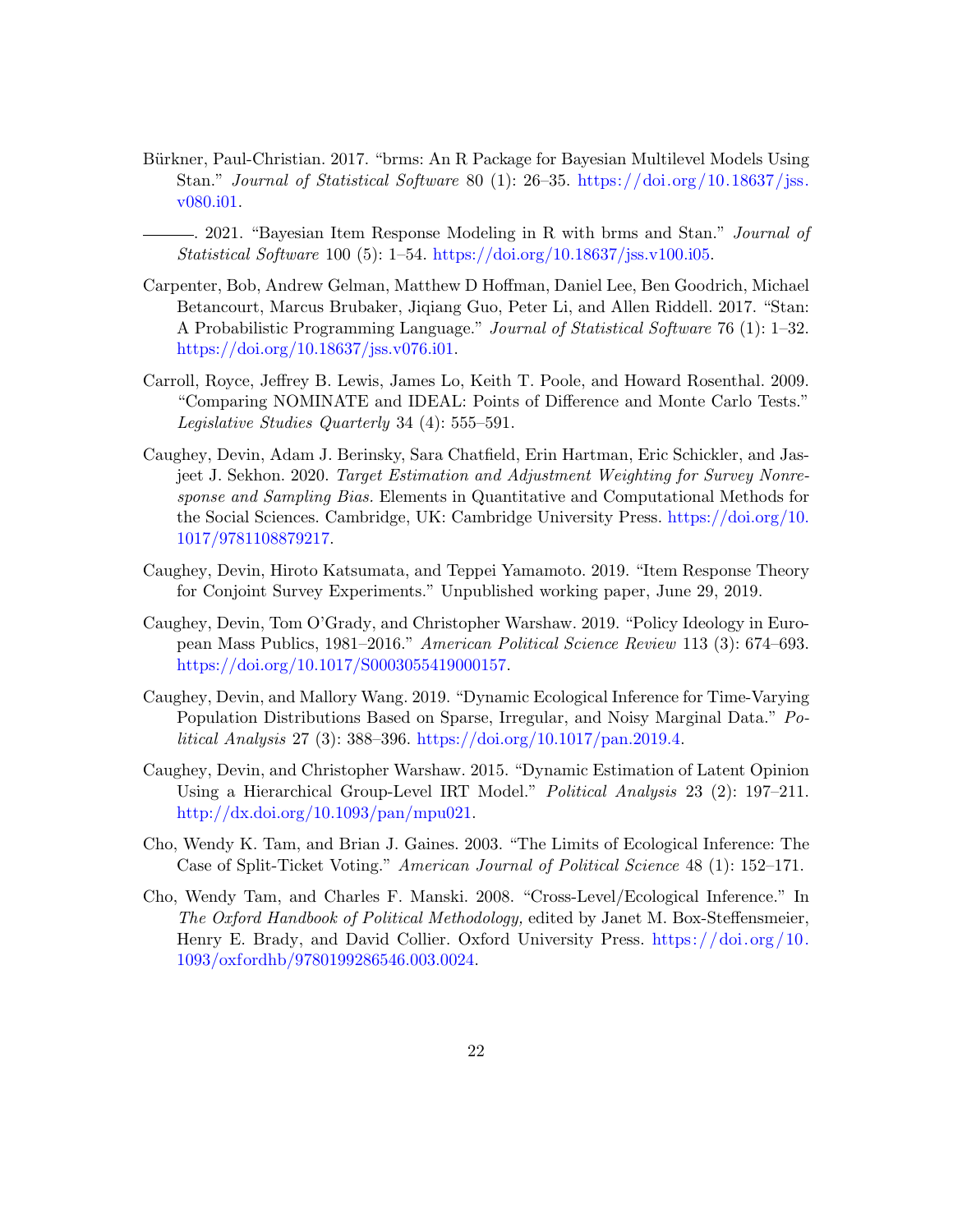- Claassen, Christopher. 2020. "Does Public Support Help Democracy Survive?" American Journal of Political Science 64 (1): 118–134.
- Clinton, Joshua, Simon Jackman, and Douglas Rivers. 2004. "The Statistical Analysis of Roll Call Data." American Political Science Review 98 (2): 355–370.
- Corder, J. Kevin, and Christina Wolbrecht. 2006. "Political Context and the Turnout of New Women Voters after Suffrage." Journal of Politics 68 (1): 34–49.
- Cranmer, Skyler J., and Bruce A. Desmarais. 2011. "Inferential Network Analysis with Exponential Random Graph Models." Political Analysis 19 (1): 66–86.
- Cranmer, Skyler J., Philip Leifeld, Scott D. McClurg, and Meredith Rolfe. 2017. "Navigating the Range of Statistical Tools for Inferential Network Analysis." American Journal of Political Science 61 (1): 237–251.
- Dorff, Cassy, Max Gallop, and Shahryar Minhas. 2020. "Networks of Violence: Predicting Conflict in Nigeria." Journal of Politics 82 (2): 476–493.
- Fong, Christian, and Justin Grimmer. 2021. "Causal Inference with Latent Treatments." Pre-published, American Journal of Political Science, 1–16. [https://doi.org/10.1111/](https://doi.org/10.1111/ajps.12649) [ajps.12649.](https://doi.org/10.1111/ajps.12649)
- Fox, Jean-Paul. 2010. Bayesian Item Response Modeling: Theory and Applications. Springer.
- Freedman, David A. 2001. "Ecological Inference and the Ecological Fallacy." In International Encyclopaedia of the Social and Behavioural Sciences, edited by N. J. Smelser and P. B. Baltes, 6:4027–4030. New York: Elsevier.
- Gelman, Andrew. 2014. "How Bayesian Analysis Cracked the Red-State, Blue-State Problem." Statistical Science 29 (1): 26–35.
- Gelman, Andrew, John B. Carlin, Hal S. Stern, David B. Dunson, Aki Vehtari, and Donald B. Rubin. 2014. Bayesian Data Analysis. 3rd ed. Boca Raton, FL: CRC Press.
- Gelman, Andrew, and Gary King. 1994. "A Unified Method of Evaluating Electoral Systems and Redistricting Plans." American Journal of Political Science 38 (2): 514–555.
- Ghitza, Yair, and Andrew Gelman. 2013. "Deep Interactions with MRP: Election Turnout and Voting Patterns Among Small Electoral Subgroups." American Journal of Political Science 57 (3): 762–776.
- Glynn, Adam N., and Jon Wakefield. 2010. "Ecological Inference in the Social Sciences." Statistical Methodology 7 (3): 307–322.
	- . 2014. "Alleviating Ecological Bias in Poisson Models Using Optimal Subsampling." Sociological Methodology 44 (1): 159–184.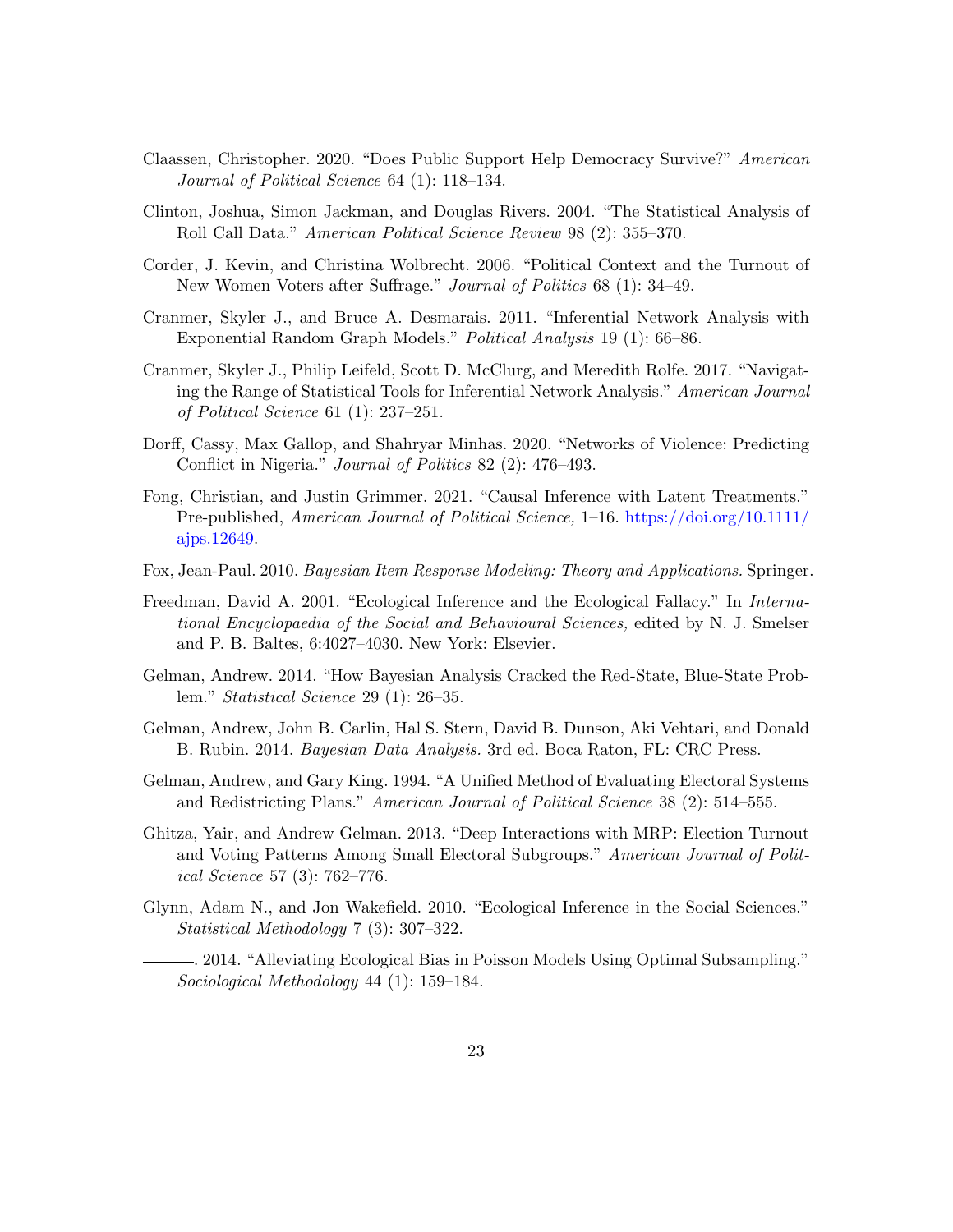- Gray, Julia, and Jonathan B. Slapin. 2012. "How Effective Are Preferential Trade Agreements? Ask the Experts." Review of International Organizations 7 (3): 309–333.
- Greiner, D. James. 2007. "Ecological Inference in Voting Rights Act Disputes: Where Are We Now, and Where Do We Want to Be." Jurimetrics 47 (Winter): 115–167.
- Greiner, D. James, and Kevin M. Quinn. 2010. "Exit Polling and Racial Bloc Voting: Combining Individual-Level and  $R \times C$  Ecological Data." Annals of Applied Statistics 4 (4): 1774–1796.
- Grimmer, Justin, and Brandon M. Stewart. 2013. "Text as Data: The Promise and Pitfalls of Automatic Content Analysis Methods for Political Texts." Political Analysis 21 (3): 267–297.
- Hand, David J. 2016. Measurement: A Very Short Introduction. Oxford University Press.
- Hare, Christopher, David A. Armstrong II, Ryan Bakker, Royce Carroll, and Keith T. Poole. 2015. "Using Bayesian Aldrich-McKelvey Scaling to Study Citizens' Ideological Preferences and Perceptions." American Journal of Political Science 59 (3): 759–774.
- Ho, Daniel E., and Kevin M. Quinn. 2008. "Improving the Presentation and Interpretation of Online Ratings Data with Model-Based Figures." The American Statistician 62 (4): 279–288.
- Hoff, Peter. 2021. "Additive and Multiplicative Effects Network Models." Statistical Science 36 (1): 34–50.
- Hoff, Peter D., Adrian E. Raftery, and Mark S. Handcock. 2002. "Latent Space Approaches to Social Network Analysis." Journal of the American Statistical Association 97 (460): 1090–1098.
- Jackman, Simon. 2008. "Measurement." Chap. 6 in The Oxford Handbook of Political Methodology, edited by Janet M. Box-Steffensmeier, Henry E. Brady, and David Collier, 119–152. Oxford University Press.
	- . 2009. Bayesian Analysis for the Social Sciences. Hoboken, NJ: Wiley.
- Jackson, Matthew O. 2008. Social and Economic Networks. Princeton University Press.
- Jacobs, Abigail Z., and Hanna Wallach. 2021. "Measurement and Fairness." In Proceedings of the 2021 ACM Conference on Fairness, Accountability, and Transparency (FAccT '21), 375–385, Virtual Event, Canada, March 3–10, 2021. New York: ACM. [https:](https://doi.org/10.1145/3442188.3445901) [//doi.org/10.1145/3442188.3445901.](https://doi.org/10.1145/3442188.3445901)
- Jessee, Stephen A. 2016. "(How) Can We Estimate the Ideology of Citizens and Political Elites on the Same Scale?" American Journal of Political Science 60 (4): 1108–1124.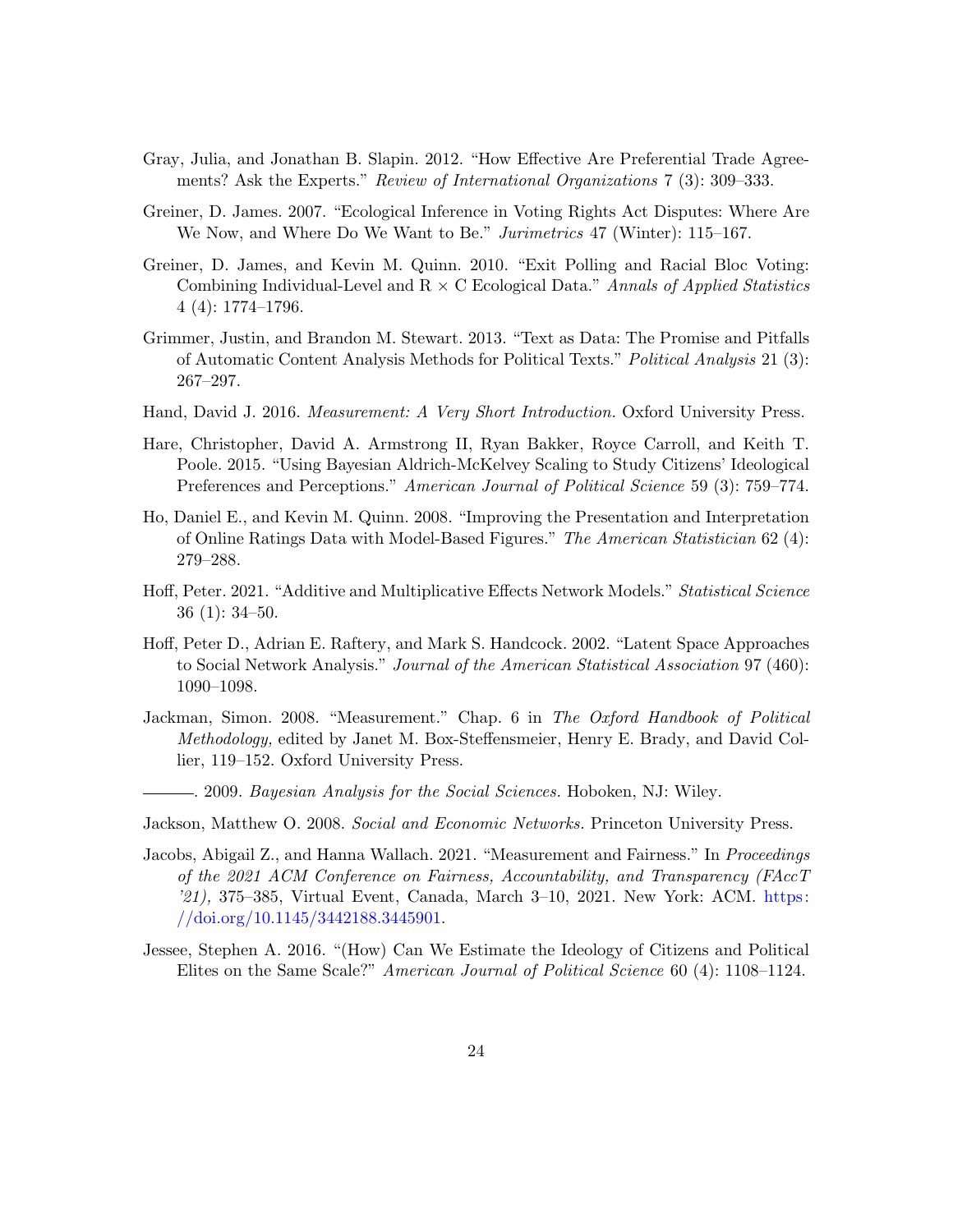- Kastellec, Jonathan P., Jeffrey R. Lax, Michael Malecki, and Justin H. Phillips. 2015. "Polarizing the Electoral Connection: Partisan Representation in Supreme Court Confirmation Politics." Journal of Politics 77 (3): 787–804.
- King, Gary. 1997. A Solution to the Ecological Inference Problem. Princeton, NJ: Princeton University Press.
- King, Gary, Christopher J. L. Murray, Joshua A. Salomon, and Ajay Tandon. 2004. "Enhancing the Validity and Cross-Cultural Comparability of Measurement in Survey Research." American Political Science Review 98 (1): 191–207.
- King, Gary, Ori Rosen, and Martin A. Tanner, eds. 2004. Ecological Inference: New Methodological Strategies. New York: Cambridge University Press.
- Knox, Dean, Christopher Lucas, and Wendy K. Tam Cho. 2022. "Testing Causal Theories with Learned Proxies." Pre-published, Annual Review of Political Science 25:1–23. [https://doi.org/10.1146/annurev-polisci-051120-111443.](https://doi.org/10.1146/annurev-polisci-051120-111443)
- LaCombe, Scott J. 2021. "Measuring Institutional Design in U.S. States." Social Science Quarterly 102 (4): 1511–1533.
- Lauderdale, Benjamin E. 2021. "Pragmatic Social Measurement." Unpublished book manuscript, September 1, 2021.
- Lax, Jeffrey R., and Justin H. Phillips. 2009. "How Should We Estimate Public Opinion in the States?" American Journal of Political Science 53 (1): 107–121.
- Lewis, Jeffrey B., and Chris Tausanovitch. 2015. "When Does Joint Scaling Allow for Direct Comparisons of Preferences?" Paper presented at the Conference on Ideal Point Models, Massachusetts Institute of Technology, Cambridge, MA, May 1, 2015. [http:](http://idealpoint.tahk.us/papers/lewisTausanovitch.pdf) [//idealpoint.tahk.us/papers/lewisTausanovitch.pdf.](http://idealpoint.tahk.us/papers/lewisTausanovitch.pdf)
- Linzer, Drew A. 2013. "Dynamic Bayesian Forecasting of Presidential Elections in the States." Journal of the American Statistical Association 108 (501): 124–134.
- Loewen, Peter John, Daniel Rubenson, and Arthur Spirling. 2012. "Testing the Power of Arguments in Referendums: A Bradley–Terry Approach." Electoral Studies 31 (1): 212–221.
- Marble, William, and Matthew Tyler. 2021. "The Structure of Political Choices: Distinguishing Between Constraint and Multidimensionality." Pre-published, Political Analysis, [https://doi.org/10.1017/pan.2021.3.](https://doi.org/10.1017/pan.2021.3)
- Martin, Andrew D., and Kevin M. Quinn. 2002. "Dynamic Ideal Point Estimation via Markov Chain Monte Carlo for the U.S. Supreme Court, 1953–1999." Political Analysis 10 (2): 134–153.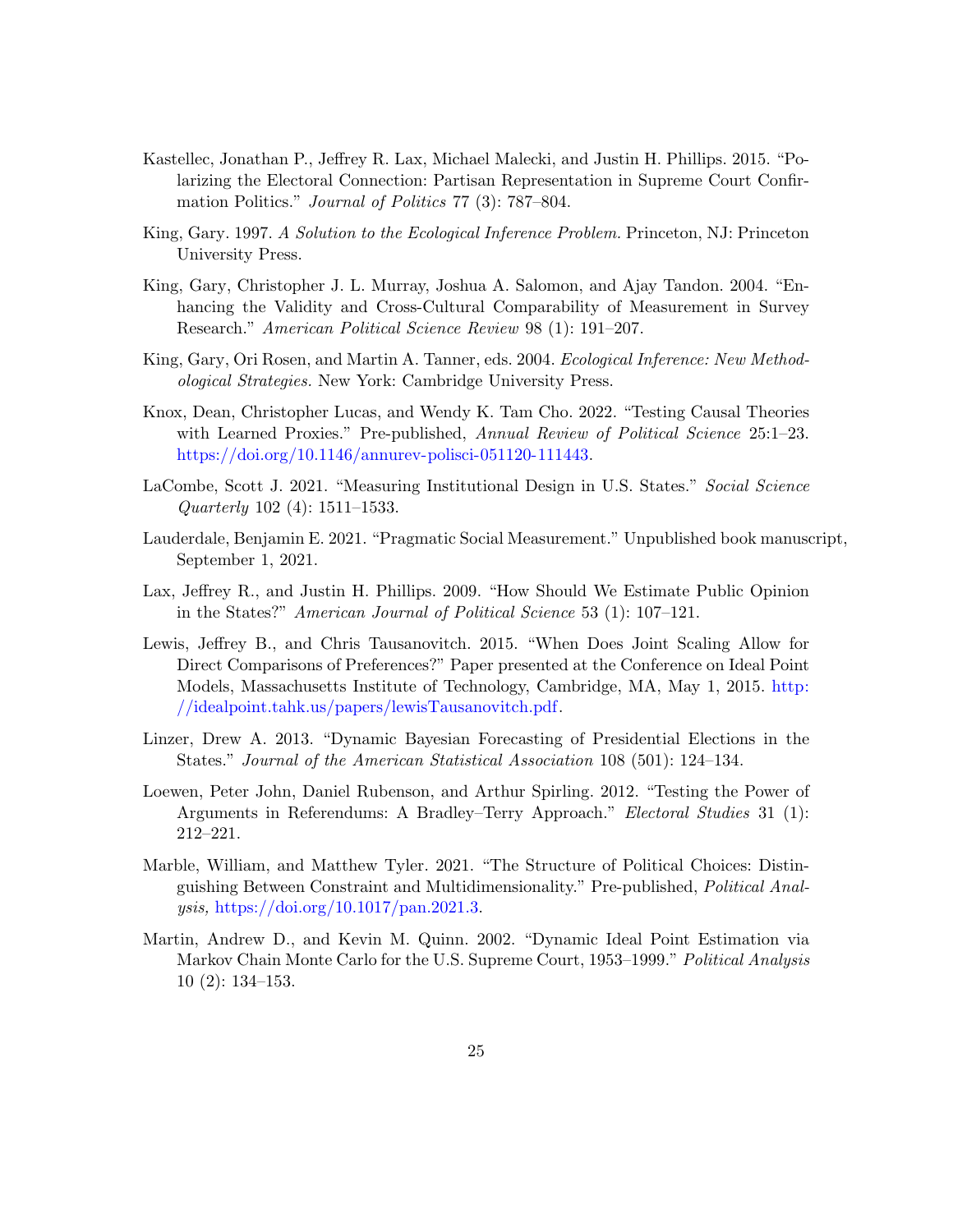- Martin, Andrew D., and Kevin M. Quinn. 2007. "Assessing Preference Change on the US Supreme Court." Journal of Law, Economics, and Organization 23, no. 2 (June): 365– 385.
- Minhas, Shahryar, Peter D. Hoff, and Michael D. Ward. 2019. "Inferential Approaches for Network Analysis: AMEN for Latent Factor Models." Political Analysis 27 (2): 208– 222.
- Newman, Mark. 2018. Networks. Oxford, UK: Oxford University Press. Oxford Scholarship Online, [https://doi.org/10.1093/oso/9780198805090.001.0001.](https://doi.org/10.1093/oso/9780198805090.001.0001)
- Pan, Jennifer, and Yiqing Xu. 2018. "China's Ideological Spectrum." Journal of Politics 80 (1): 254–273.
- Park, Jong Hee. 2012. "A Unified Method for Dynamic and Cross-Sectional Heterogeneity: Introducing Hidden Markov Panel Models." American Journal of Political Science 56 (4): 1040–1054.
- Pereira, Frederico Batista. 2020. "Assessing Political Knowledge Scales Across Countries: Evidence from Latin America." Revista Latinoamericana de Opinión Pública 9, no. 1  $(37-62)$ .
- Quinn, Kevin M. 2004a. "Bayesian Factor Analysis for Mixed Ordinal and Continuous Responses." Political Analysis 12 (4): 338–353.
	- . 2004b. "Ecological Inference in the Presence of Temporal Dependence." Chap. 9 in Ecological Inference: New Methodological Strategies, edited by Gary King, Ori Rosen, and Martin A. Tanner, 207–233. New York: Cambridge University Press.
- Rivers, Douglas. 2003. "Identification of Multidimensional Spatial Voting Models." Unpublished manuscript.
- Roberts, Margaret E., Brandon M. Stewart, and Edoardo M. Airoldi. 2016. "A Model of Text for Experimentation in the Social Sciences." Journal of the American Statistical Association 111 (515): 988–1003.
- Rosen, Ori, Wenxin Jiang, Gary King, and Martin A. Tanner. 2001. "Bayesian and Frequentist Inference for Ecological Inference: The R  $\times$  C Case." Statistica Neerlandica 55 (2): 134–156.
- Selin, Jennifer L. 2015. "What Makes an Agency Independent?" American Journal of Political Science 59 (4): 971–987.
- Silge, Julia, and David Robinson. 2017. Text Mining with R: A Tidy Approach. O'Reilly. [https://www.tidytextmining.com.](https://www.tidytextmining.com)